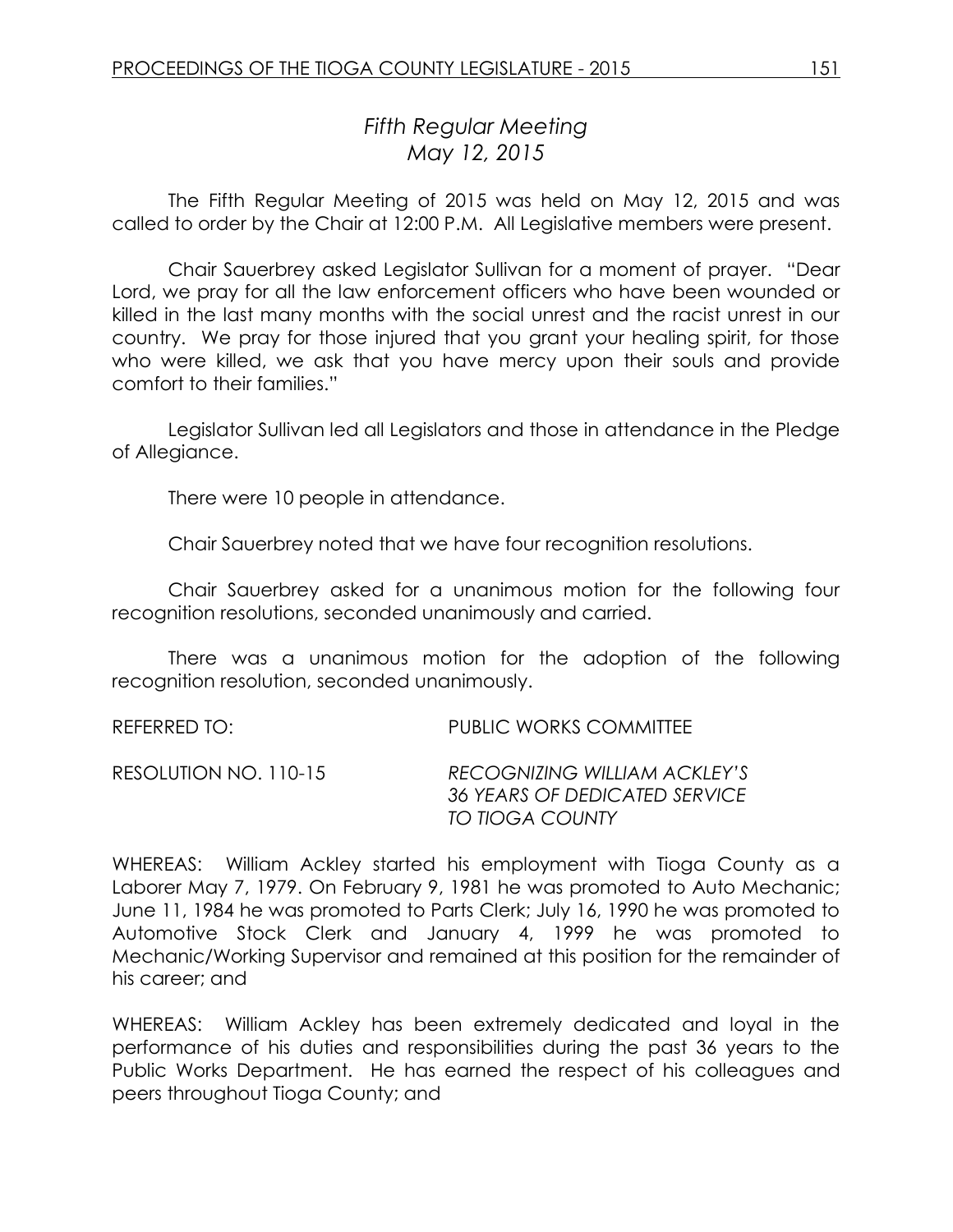WHEREAS: Mr. Ackley will retire on May 29, 2015; therefore be it

RESOLVED: That the Tioga County Legislature, on its own behalf, as well as on behalf of the citizens of Tioga County, express sincere gratitude to William Ackley for his 36 years of dedicated and loyal service to the residents of Tioga County; and be it further

RESOLVED: That this resolution be spread upon the minutes of this meeting and a certified copy be presented to this outstanding employee, William Ackley.

# ROLL CALL VOTE

Unanimously Yes – Legislators Standinger, Sullivan, Weston, Case, Hollenbeck, Huttleston, Monell, Sauerbrey, and Roberts.

No – None.

Absent – None.

RESOLUTION ADOPTED UNANIMOUSLY.

There was a unanimous motion for the adoption of the following recognition resolution, seconded unanimously.

REFERRED TO: PUBLIC SAFETY COMMITTEE RESOLUTION NO. 111-15 *RESOLUTION RECOGNIZING LUCINDA L. HANBURY'S 37 YEARS OF DEDICATED SERVICE TO TIOGA COUNTY*

WHEREAS: Lucinda L. Hanbury began her employment with Tioga County on April 17, 1978, as a Social Welfare Examiner at Tioga County Department of Social Services. On June 11, 1979, Lucinda was promoted to the position of a Caseworker and worked in the following units: Child Protective Services, Foster Care, Adult Protective, and Preventive Services. She was promoted to Sr. Caseworker on June 17, 1991. On February 24, 1997, Lucinda accepted the position of Probation Officer with the Tioga County Probation Department. She was promoted to Senior Probation Officer on June 15, 2000, and promoted again on July 31, 2006 as a Probation Supervisor which is the position she retired from; and

WHEREAS: Lucinda L. Hanbury has been dedicated and loyal in the performance of her duties and responsibilities during the past 37 years; and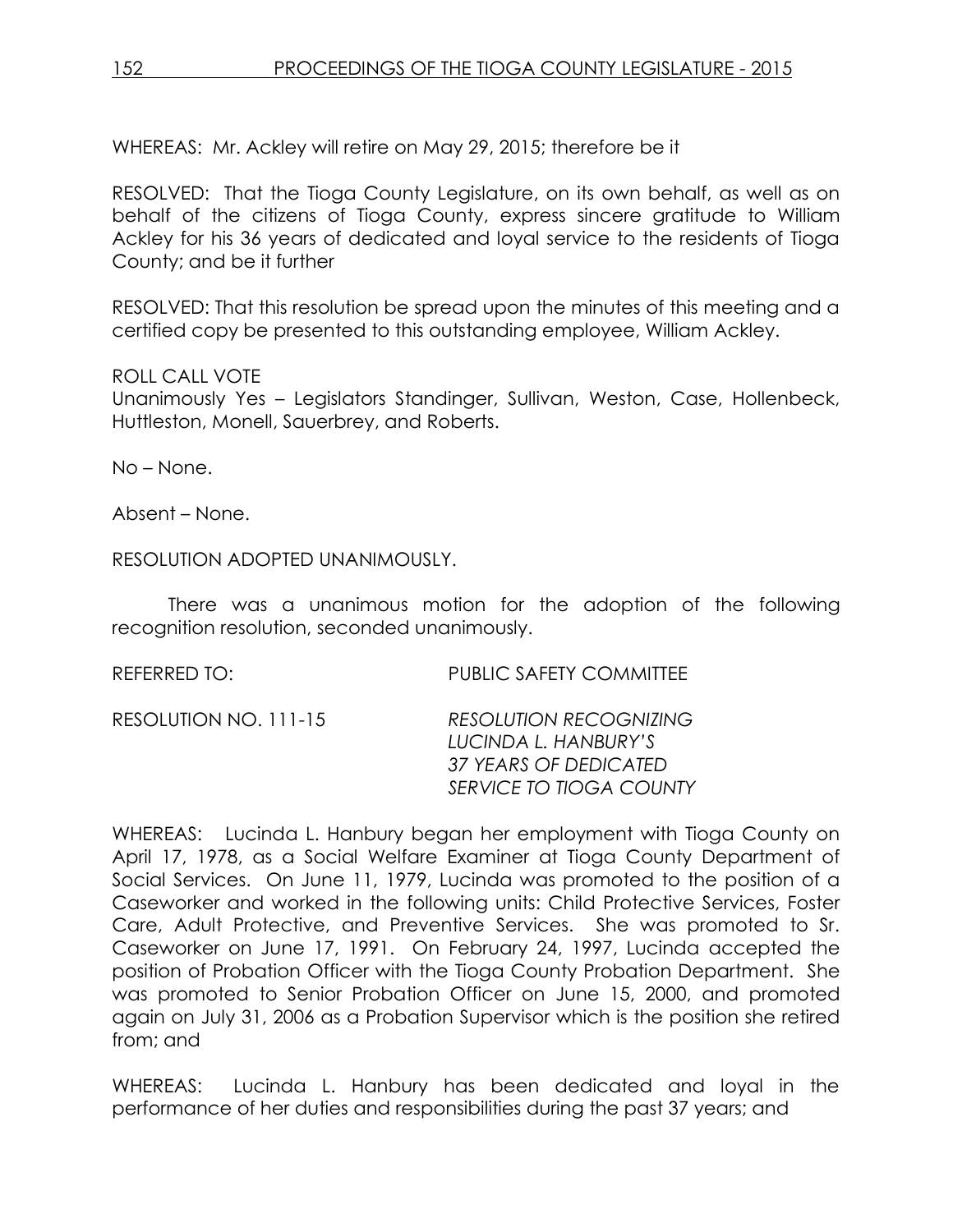WHEREAS: Lucinda L. Hanbury retired on April 18, 2015; therefore be it

RESOLVED: That the Tioga County Legislature, on its own behalf, as well as on behalf of the citizens of Tioga County, express sincere gratitude to Lucinda L. Hanbury for her 37 years of dedicated and loyal service to the residents of Tioga County; and be it further

RESOLVED: That this resolution be spread upon the minutes of this meeting and a certified copy be presented to this employee, Lucinda L. Hanbury.

# ROLL CALL VOTE

Unanimously Yes – Legislators Standinger, Sullivan, Weston, Case, Hollenbeck, Huttleston, Monell, Sauerbrey, and Roberts.

No – None.

Absent – None.

RESOLUTION ADOPTED UNANIMOUSLY.

There was a unanimous motion for the adoption of the following recognition resolution, seconded unanimously.

REFERRED TO: HEALTH & HUMAN SERVICES COMMITTEE

RESOLUTION NO. 112-15 *RECOGNIZE LAURA M. HOPKINS 13 YEARS OF DEDICATED SERVICE DEPARTMENT OF SOCIAL SERVICES*

WHEREAS: Laura M. Hopkins began her career with the Tioga County Department of Social Services as a Senior Account Clerk Typist in the Child Support Unit on September 17, 2001; and

WHEREAS: Laura M. Hopkins has been a dedicated and loyal employee in the performance of her duties as a Senior Account Clerk Typist; and

WHEREAS: Laura M. Hopkins has shown the highest levels of integrity, trust, loyalty and competence in the performance of her duties; and

WHEREAS: Laura M. Hopkins retired on April 18, 2015; now therefore be it

RESOLVED:That the Tioga County Legislature, on its own behalf, as well as on behalf of the citizens of Tioga County, express sincere gratitude to Laura M.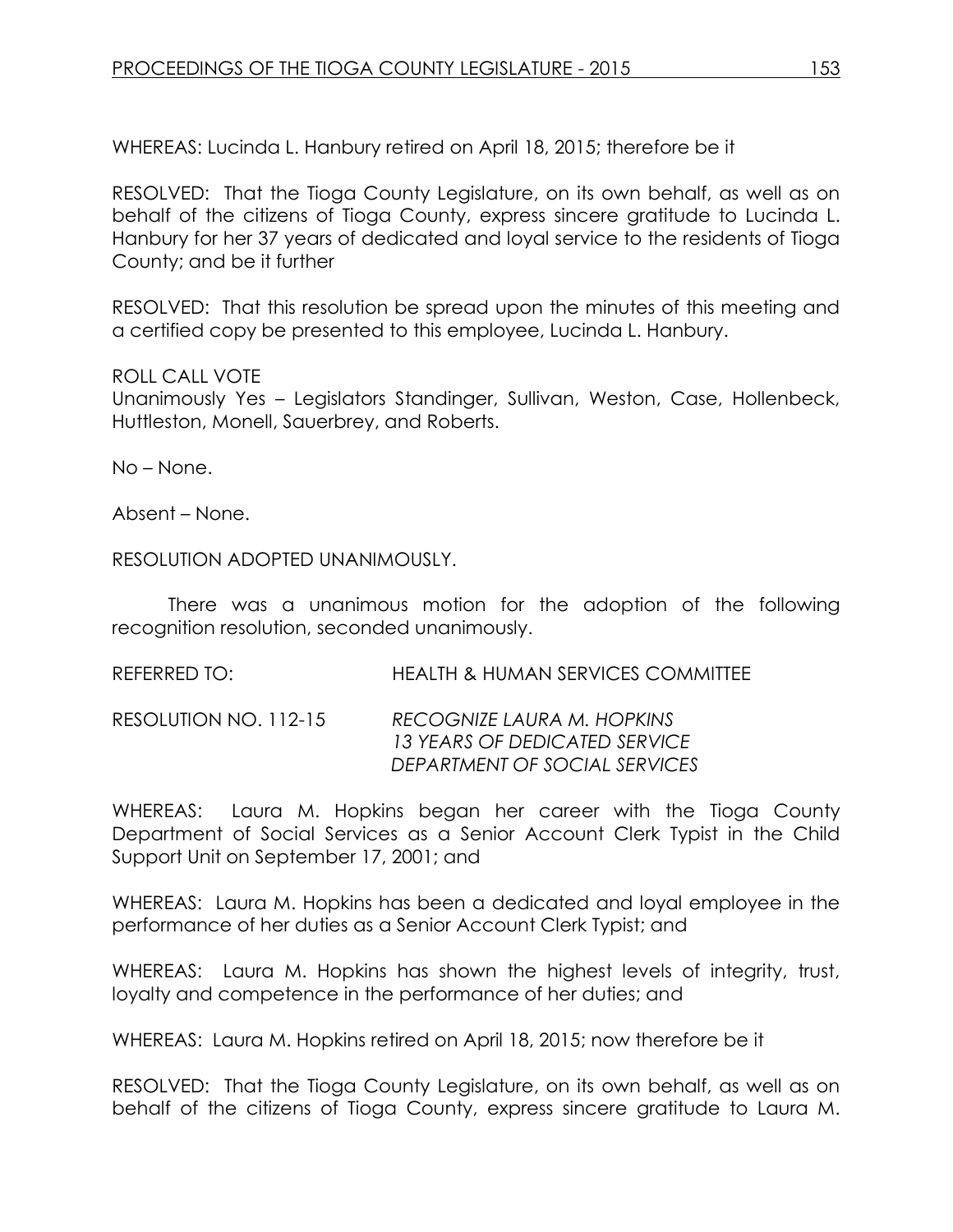Hopkins for her thirteen years of dedicated and loyal service to the Tioga County Department of Social Services and its most vulnerable citizens; and be it further

RESOLVED: That this resolution be spread upon the minutes of this meeting and a certified copy be presented to this loyal, dedicated and outstanding employee, Laura M. Hopkins.

# ROLL CALL VOTE Unanimously Yes – Legislators Standinger, Sullivan, Weston, Case, Hollenbeck, Huttleston, Monell, Sauerbrey, and Roberts.

No – None.

Absent – None.

#### RESOLUTION ADOPTED UNANIMOUSLY.

Darlene Weidman, Director of Employment & Transitional Supports spoke. "Laura Hopkins would have probably been here except she had to take an earlier retirement than she initially planned due to some personal difficulties, health difficulties. She began working in the Child Support Unit in 2001 and worked for me there for about 14 years. She was a very dedicated worker in that Unit. She was well respected by her coworkers, her customers, the Court personnel for her knowledge and her perseverance. She used her knowledge and her level headed approach to child support brain teasers on a daily basis to solve difficult situations and even in her most difficult personal times through the years she had maintained her wonderful sense of humor and strived to be at work each day. We wish her and her husband the very best in great sunny Florida and congratulations to Laura."

Legislator Standinger read and presented the following Recognition Resolution to Darlene Weidman.

There was a unanimous motion for the adoption of the following recognition resolution, seconded unanimously.

REFERRED TO: HEALTH & HUMAN SERVICES COMMITTEE RESOLUTION NO. 113-15 *RECOGNIZE DARLENE D. WEIDMAN'S 30 YEARS OF DEDICATED SERVICE DEPARTMENT OF SOCIAL SERVICES*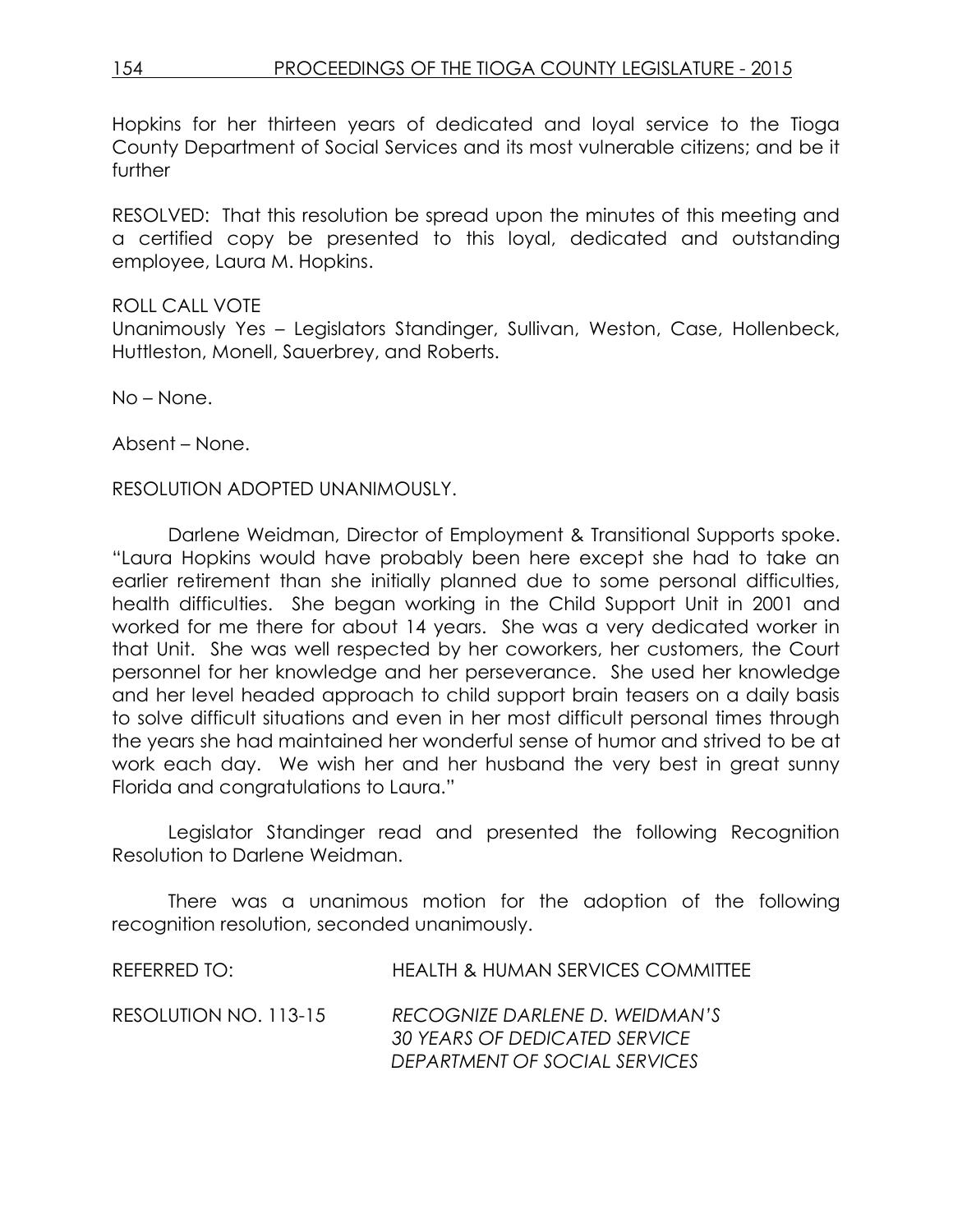WHEREAS: Darlene D. Weidman began her career with the Tioga County Department of Social Services as a Part-time Caseworker in the Foster Care Unit in July 1984 and began full-time on June 3, 1985. Darlene was promoted to Senior Caseworker in December 1989; promoted to Grade B Supervisor in February 1990; promoted to Child Support Coordinator in September 2002; promoted to her current title as Director of Employment & Transitional Supports in July 2014; and

WHEREAS: Darlene D. Weidman has been a dedicated and loyal employee in the performance of her duties; and

WHEREAS: Darlene D. Weidman has shown the highest levels of integrity, trust, loyalty and competence in the performance of her duties; and

WHEREAS: Darlene D. Weidman will retire on June 6, 2015; now therefore be it

RESOLVED:That the Tioga County Legislature, on its own behalf, as well as on behalf of the citizens of Tioga County, express sincere gratitude to Darlene D. Weidman for her thirty years of dedicated and loyal service to the Tioga County Department of Social Services and its most vulnerable citizens; and be it further

RESOLVED: That this resolution be spread upon the minutes of this meeting and a certified copy be presented to this loyal, dedicated and outstanding employee, Darlene D. Weidman.

ROLL CALL VOTE Unanimously Yes – Legislators Standinger, Sullivan, Weston, Case, Hollenbeck, Huttleston, Monell, Sauerbrey, and Roberts.

No – None.

Absent – None.

RESOLUTION ADOPTED UNANIMOUSLY.

Bill spoke. "I just want to say that that is commendable, 30 years is a long time, especially dealing with what you had to deal with. This is well deserved. Thank you for your service."

Shawn Yetter, Commissioner of Social Services spoke. "30 years is a long time, but I would like everyone to know that she started her full time service on June 3, 1985 and is retiring on June 5, 2015. She did not waste any time lingering at that 30 years much to our sadness, but to her happiness. Five years ago in speaking about Darlene when she was recognized for her 25 years of service to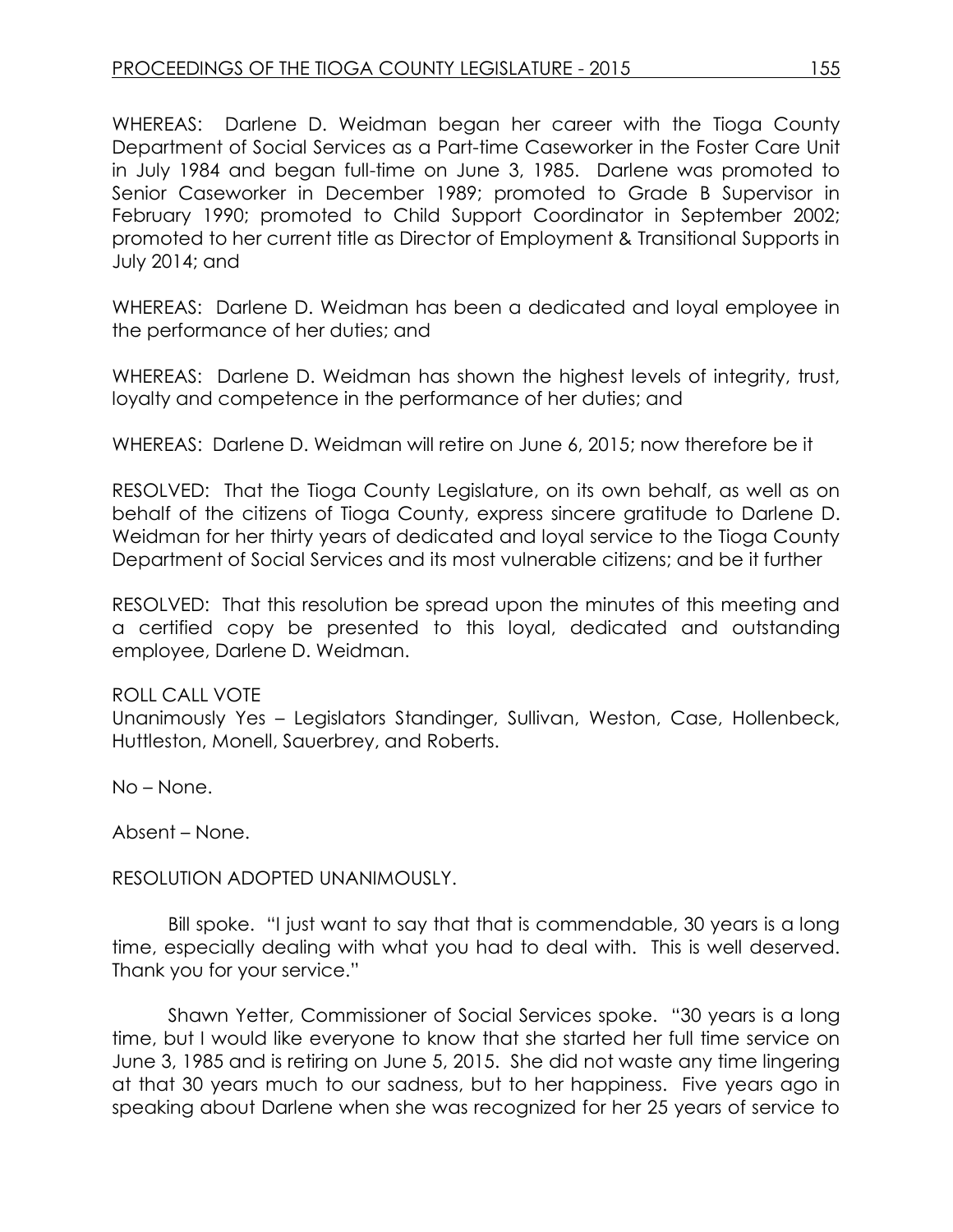the County, I shared that Darlene has what one would call in the movie industry an impressive body of work. Well since that time she has added one more sequel with her recent promotion to the Administrative Team and the role of Director of Transitional Employment and Transitional Support Services. With this past year of having that role combined with over 17 years of service in Child Welfare and 12 years as Coordinator of Child Support and Enforcement, Darlene has developed a broad range of skill and expertise in programmatic issues as well as supervisory and administrative skills in aptitude.

"She leaves us as one of the most diversified and knowledgeable employees to have given their career to our department. I also said five years ago that she is the unique type of employee who if we needed to we could ask her to supervise anywhere in the organization and she would excel, but do not worry there are no plans to move you. Darlene however did not come knocking down my door asking for this most recent promotion and challenge, which involved bringing our largest division back into a feeling of stability after several months of uncertainty. We went to her and to her credit knowing that she was close to retirement, she accepted the challenge rather than just ride it out like many would do. I cannot thank you enough for what you have done and accomplished in the past 12 months, let alone the past 30 years and your willingness to never slow down and to learn new things right up to the end.

"Knowing that we would be recognizing her here today, Darlene simply said to me, be nice. Apparently she has got friends and her husband is here, although they probably know a lot worse than we do. There is however no other way to be about Darlene than nice. There are no bad stories to tell. There are no weird memos in her personnel file. You will just find phrases like, "Darlene is very conscientious, she is an asset to the Unit or Agency", which was written in an evaluation 28 years ago by her then Supervisor and now Administrative Partner, Gail Barton.

"I do have to bust you on one thing. I had to find something, so I did find one interesting thing. Now as an Administrative Team we find ourselves dealing with dress code issues quite often, but during all these discussions Darlene has never mentioned during these that she received the following comment in an evaluation from your friend Dot Forbes in 1990. "Ms. Weidman's choice of work attire is sometimes to informal, sneakers, slacks, t-shirts. Slacks, how dare you. You should have had leggings, but of course the comment ended on a typical positive note. She however is always well dressed for work and meetings.

"To conclude, it is always unsettling for the department when so much institutional knowledge calls it a day and moves on to their next and well earned chapter of their lives, but Darlene is ready to write her next sequel where there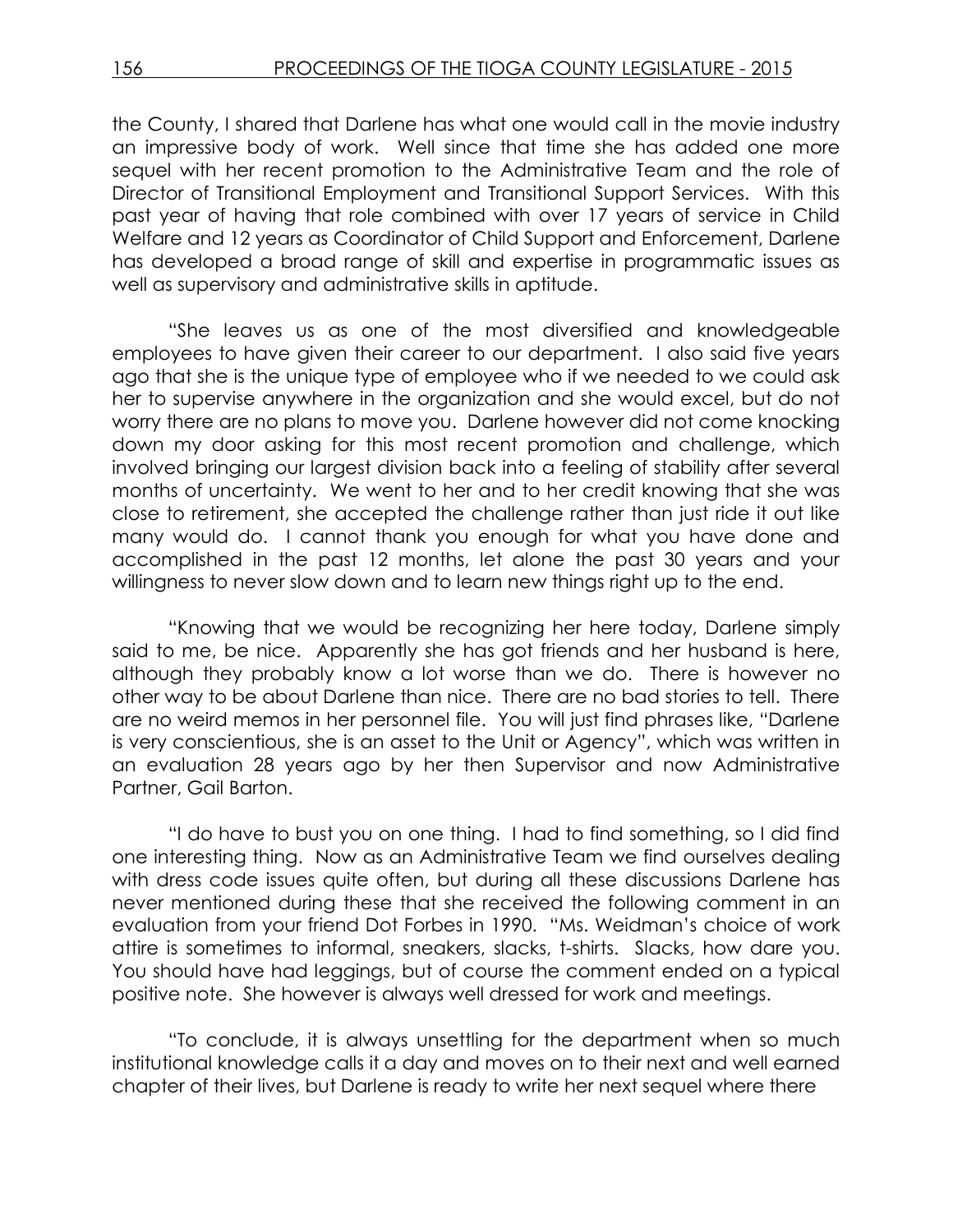will not be any evaluations or dress codes. On behalf of the department and the County we thank you for your 30 years of service to the children and families of Tioga County and we wish you nothing but the best in your retirement and the years ahead."

Darlene Weidman spoke. "Thank you very much for the recognition. It really means a lot to me and when I began my job as a Caseworker in Children's Services in 1984, I did not envision this as my career path. I had zero experience. I did not even know what a home visit consisted of and I thought I would be here for a couple of years and then move on to my dream job. I am not sure what that dream job was that I foresaw, but that is what I thought it was.

"Well I never moved on and it turns out that this was my dream job. I have worked beside many wonderful coworkers and feel blessed to have known them and work with them. Gail Barton, now the Deputy Commissioner, was my very first Supervisor and has been my greatest mentor all these years. She has always pushed me to be better and made me learn things that I did not want to learn and that I did not want to do, which in translational means she made me supervise Child Protective Services more than once. I will always be grateful to Gail for believing in me and seeing my potential. Through the years we have laughed together, cried together, and I feel very honored to call her my friend. Thank you to Ray, my previous Commissioner for having the confidence and trust in me to promote me several times over my years when he was the Commissioner and for rescuing me from Child Protective and let me go into Child Support. Thank you to my current Commissioner Shawn who put his faith and trust in me and allowed me to experience my current role as Director. He is a very supportive leader and I am happy to have this opportunity.

"It is a wonderful finish to a career that I am very proud of. Finally, my wish and hope as I retire is that with each of the positions I have held that I have made at least a small positive influence or difference in the lives of the families I have worked with. Thank you."

Chair Sauerbrey noted that we have five Proclamations, three of which will just be noted.

Legislator Monell read the following proclamation on Employee Recognition and Appreciation Week.

# PROCLAMATION

WHEREAS: The mission and services of Tioga County depend heavily on the tireless contributions of its dedicated employees; and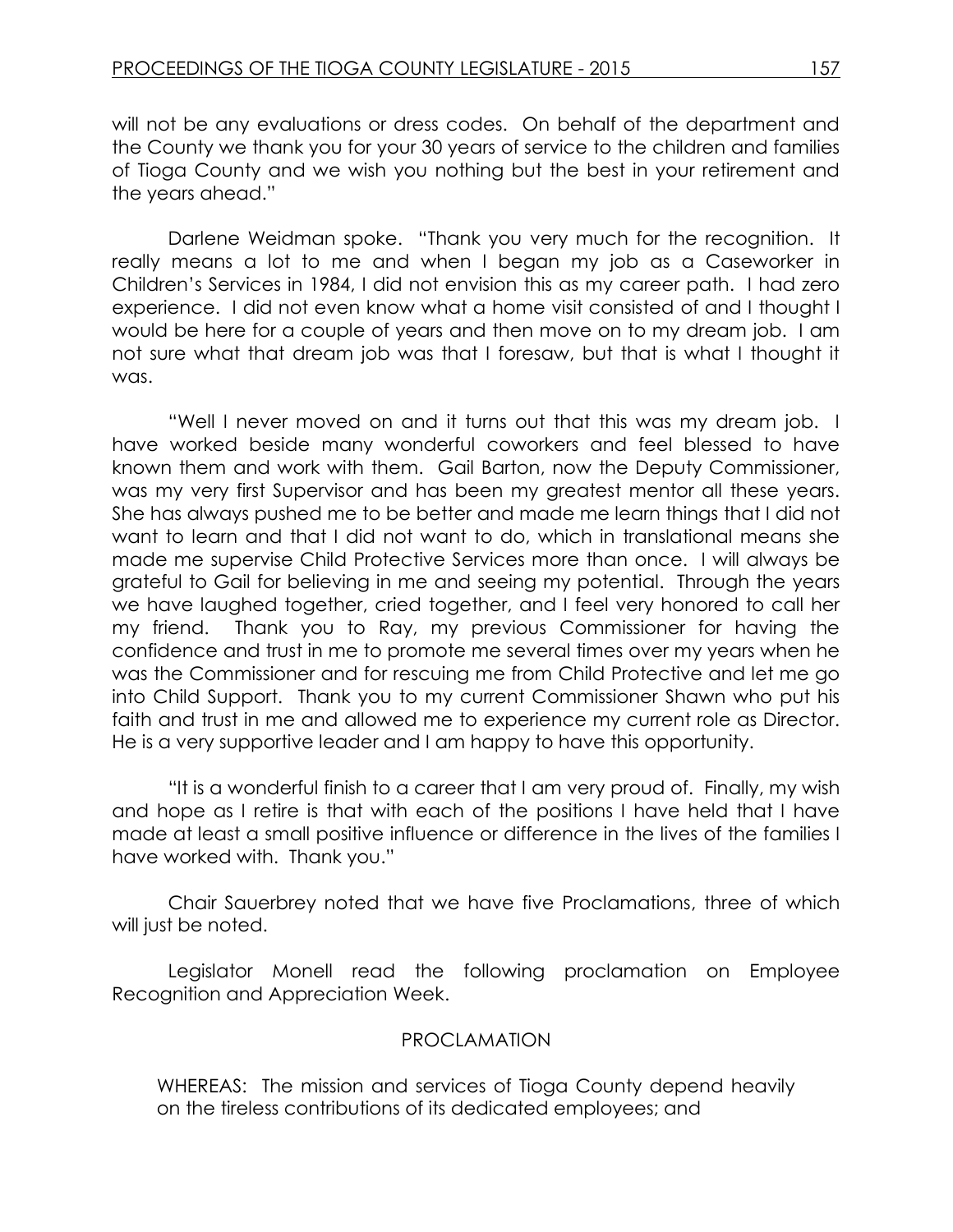WHEREAS: The Tioga County Legislature wishes to recognize the efforts of all Tioga County employees; and

WHEREAS: The Employee Recognition Committee was created to provide a mechanism to show our appreciation for the Employees of Tioga County; and

WHEREAS: Those employees who have served for more than 25 years have shown a steadfast commitment to serving the well-being of the residents of Tioga County, and should be recognized by those whom they have served; and

WHEREAS: The Tioga County Legislature would like to especially recognize the following employees who have attained 25, 30, 35, or 40 years since last year's ceremonies:

| Name                              | Department       | Years |
|-----------------------------------|------------------|-------|
| Randy Kipling                     | Sheriff's Office | 25    |
| Michele Bogart                    | Sheriff's Office | 25    |
| Jean Slocum                       | Mental Hygiene   | 25    |
| <b>Anne Davis</b>                 | Law              | 25    |
| Geraldine Hammond Social Services |                  | 25    |
| Anita Teed                        | Social Services  | 25    |
| Julie Whipple                     | Social Services  | 25    |
| <b>Tracy Hill</b>                 | Social Services  | 25    |
| Kim Clark                         | Social Services  | 30    |

NOW THEREFORE, THE TIOGA COUNTY LEGISLATURE does hereby proclaim and designate the week of May 11-15, 2015 as

EMPLOYEE RECOGNITION AND APPRECIATION WEEK

In the County of Tioga, New York, and call upon our citizens to join in recognizing these dedicated employees.

#### COUNTY OF TIOGA EXECUTIVE PROCLAMATION

WHEREAS: Stroke is a leading cause of serious long-term disability and the fourth leading cause of death in the United States, killing over 134,000 people nationwide and more than 30 citizens of Tioga County each year; and

WHEREAS: Stroke prevalence is projected to increase by 24.9% between 2010 and 2030 and the direct medical costs in the U.S. for treating stroke are expected to increase by 238% from \$28.3 billion in 2010 to \$95.6 billion by 2030; and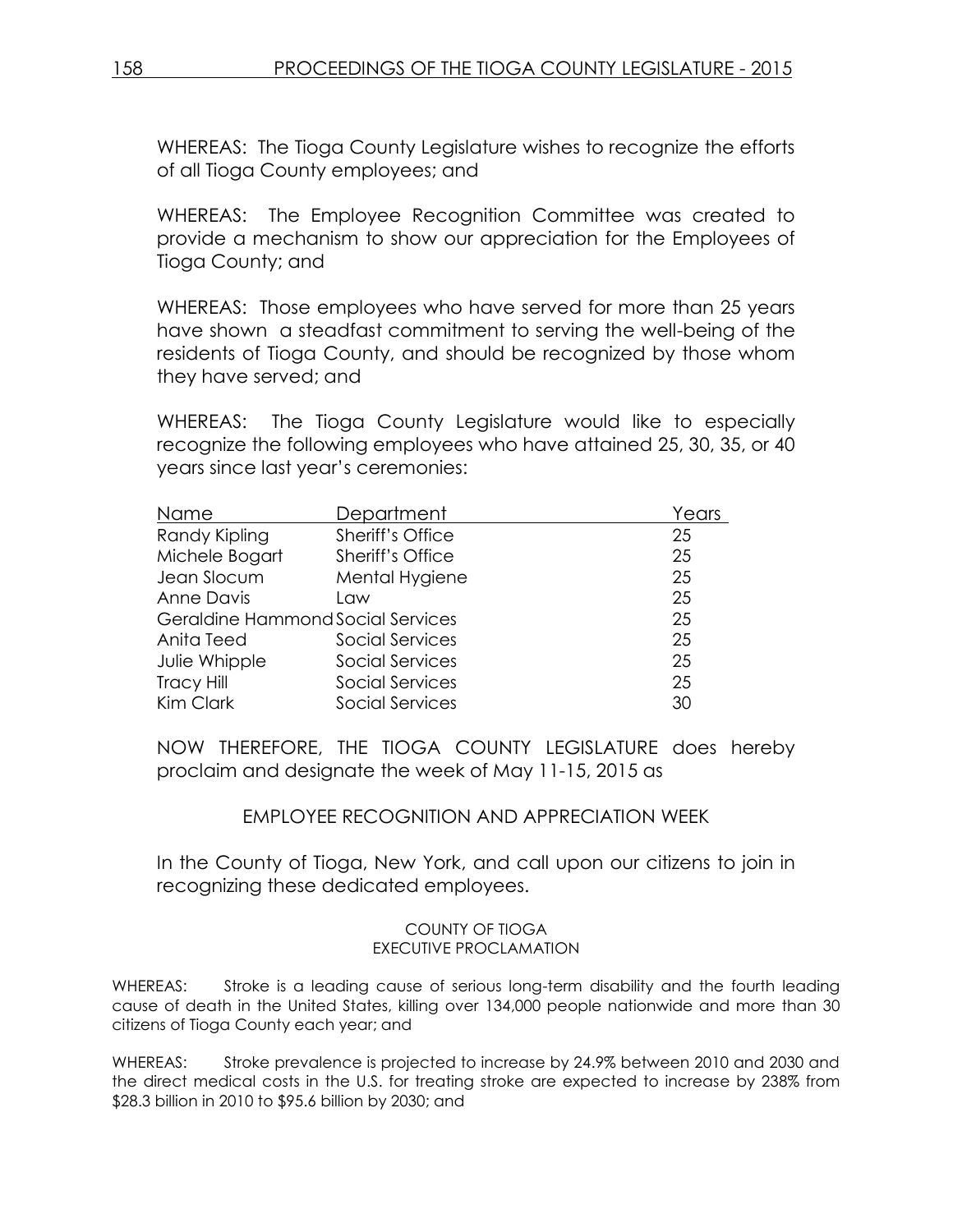WHEREAS: Warning signs of stroke include sudden numbness or weakness of the face, arm or leg, especially on one side of the body; sudden confusion, trouble speaking or understanding; sudden trouble seeing in one or both eyes; sudden trouble walking, dizziness, loss of balance or coordination; and sudden severe headache with no known cause; and

WHEREAS: Americans are more aware of the risk factors and warning signs for stroke than in the past, but according to a recent survey, one-third of adults cannot identify any symptoms; and

WHEREAS: Studies show that the quick actions by EMS professionals are instrumental in saving lives from stroke and producing better outcomes for stroke survivors, but more than a third of stroke patients fail to use EMS; and

WHEREAS: New and effective treatments have been developed to treat and minimize the severity and damaging effect of strokes, but much more research is needed, therefore be it

RESOLVED: That the TIOGA COUNTY LEGISLATURE does hereby Proclaim and designate the month of May 2015 as:

#### AMERICAN STROKE MONTH IN TIOGA COUNTY

and urges all the citizens of our County to familiarize themselves with the risk factors associated with stroke, recognize the warning signs and symptoms, and on the first signs of a stroke dial 9-1-1 immediately so that we might begin to reduce the devastating effects of stroke on our population.

Legislator Standinger spoke. "What the proclamation entails on Stroke Month is recognition of stroke as a major health issue. I happen to know a little bit about it. May 6 of 2009 I was involved in a minor accident in Albany and as a result of that I suffered a massive stroke, but lucky for me I got fast medical care and I recovered, at least to some extent, but I still struggle a little bit with it. It is a very difficult transition and there are people that I do not like in this world, but I would not wish that on my worst enemy. It is not a good thing to do. Identifying the symptoms of stroke is very important and I tell you all if you see someone who is having problems please get them some medical attention. It may save their life or their brain. Thank you."

#### PROCLAMATION

WHEREAS: People who are elderly or have disabilities have contributed to the general welfare of Tioga County by helping to preserve customs, convictions, and traditions of many people from diverse backgrounds; and

WHEREAS: These residents are vital and integral members of our society and their wisdom and experience have enriched our lives; and

WHEREAS: The health and well-being of disabled and elderly people in our county should be one of our highest priorities and of concern to all Americans; and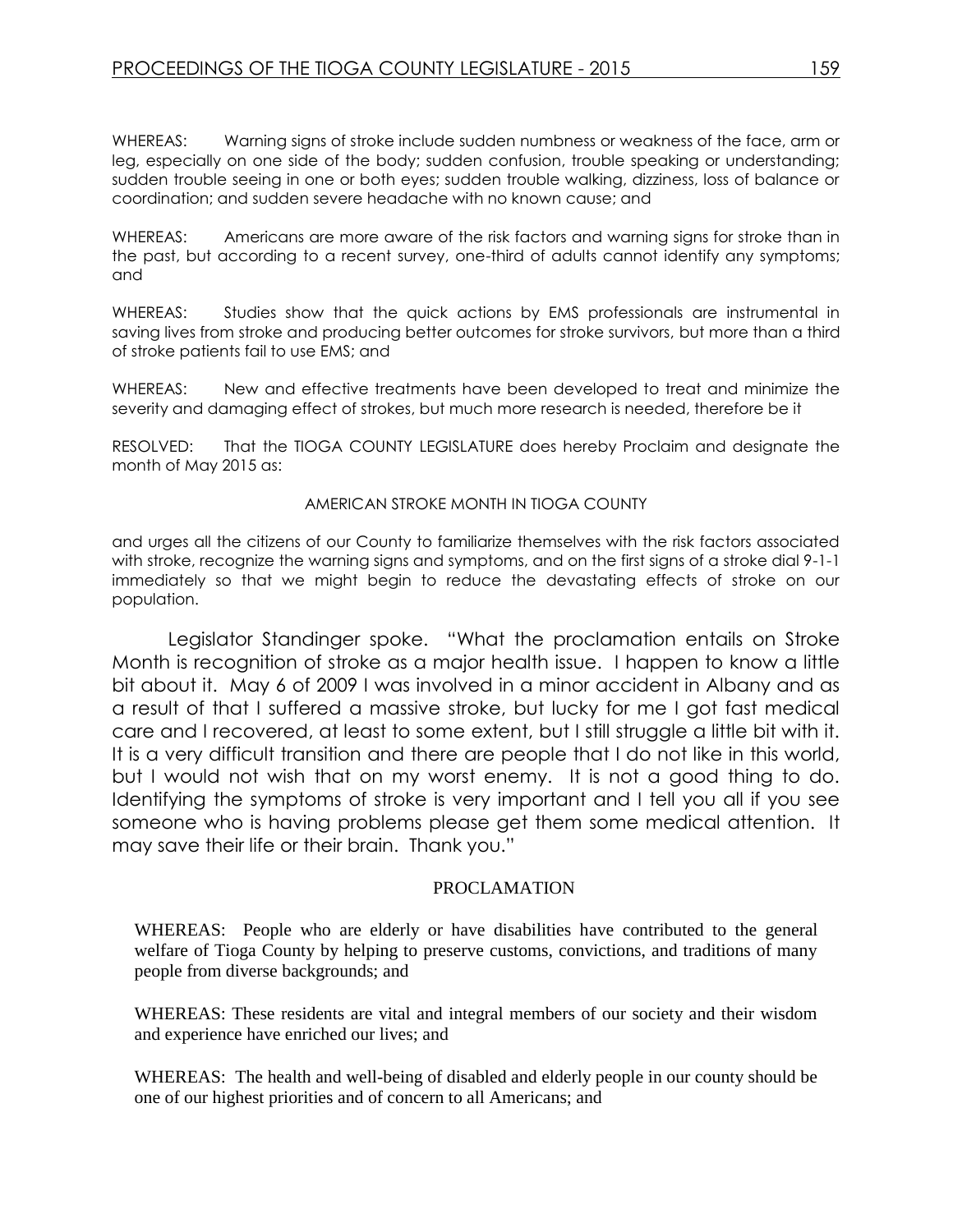WHEREAS: People who are elderly or have disabilities are among the most important resources of our county, and it is fitting that we recognize the need to protect their health, safety, and rights; and

WHEREAS: Abuse of the elderly and people with disabilities in domestic and institutional settings is a wide-spread problem, affecting hundreds of thousands of people across the country; and

WHEREAS: Elder abuse is underreported because the elderly who are being abused find it very difficult to tell anyone and are usually ashamed and sometimes afraid; and

WHEREAS: Elder abuse happens to men and women of all income levels, all cultural and ethnic groups, whether they are in good health or incapacitated in some way, in poor neighborhoods and in suburbia; and

WHEREAS: Many of the cases investigated by Adult Protective Services in New York involve self-neglect and it is our duty as citizens to reach out to people in need; now therefore

THE TIOGA COUNTY LEGISLATURE does hereby proclaim the month of May 2015 to be

#### Elder Abuse Prevention Month

in Tioga County, and urge all citizens to work together to help reduce abuse and neglect of people who are elderly or have disabilities.

# **FOSTER CARE RECOGNITION MONTH PROCLAMATION**

WHEREAS: The Tioga County foster family serves as a source of love, identity, self-esteem and support for children in Tioga County; and

WHEREAS: There are 23 children in foster care in Tioga County, 9 of these children are in foster homes; and

WHEREAS: We have 19 certified foster homes in Tioga County; and

WHEREAS: Numerous public and private agencies work to increase the public's awareness of the needs of children in foster care, and the enduring and valuable contribution of foster parents; and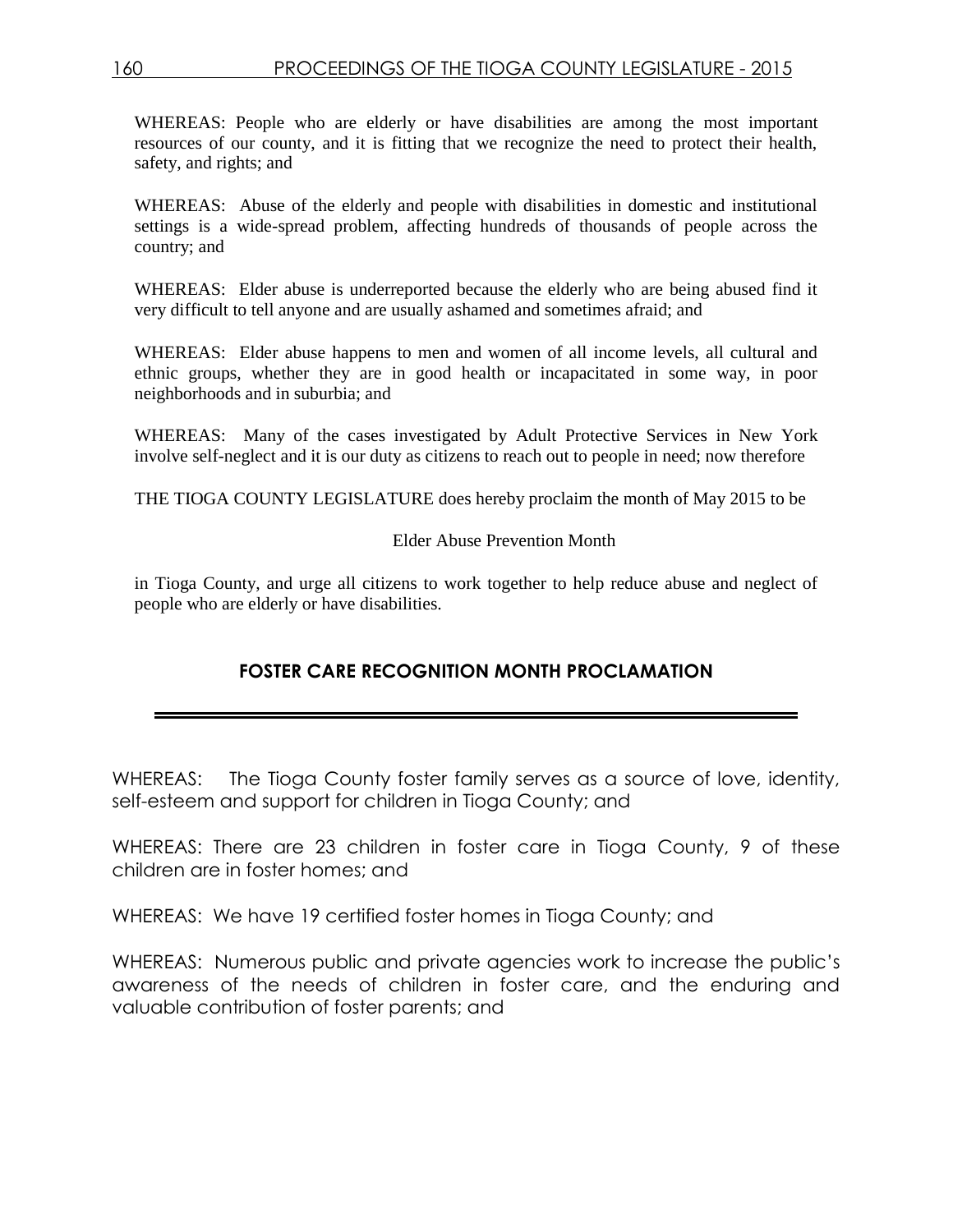WHEREAS: It is appropriate to recognize all those who volunteer their talents and energies on behalf of children in foster care, the foster parents who serve these children and the professional staff dedicated to ensuring these children have a stable and safe foster family environment; now therefore

THE TIOGA COUNTY LEGISLATURE hereby Proclaims May 2015, as

# **FOSTER CARE RECOGNITION MONTH**

in Tioga County and call upon all citizens, community agencies, religious organizations, medical facilities and businesses to increase their participation in our efforts to recognize foster parents in Tioga County.

# **2015 PROCLAMATION**

*Mental Health Awareness Month & Children's Mental Health Week* 

Whereas: The citizens of Tioga County value the overall health and well-being of all the residents of Tioga County they are proud to support the observance of Mental Health Awareness Month and Children's Mental Health Week; and

Whereas: Mental Health is essential to everyone's overall health and well-being; and

Whereas: Mental illness is the leading illness-related cause of disability, a major cause of death through suicide, a factor in school failure, a contributor of poor overall health, incarceration, and homelessness; and

Whereas: Mental illness in adults and serious emotional and mental health disorders in children and youth are real and treatable.

Whereas: There is evidence that early intervention, family-centered care for children, and person centered treatment for adults can result in reduction and management of symptoms such that individuals with mental illness can live full, productive and meaningful lives in their communities; and

Whereas: Children and youth with mental health challenges, along with their families, deserve access to services and supports that are family driven, youth guided and culturally appropriate; and

Whereas: There is an expectation of hope, healing and recovery for the citizens of Tioga County who experience symptoms of mental illness, and

Whereas: Tioga County has made a commitment to a community-based system of care that promotes values of acceptance, dignity and social inclusion for individuals of all ages; therefore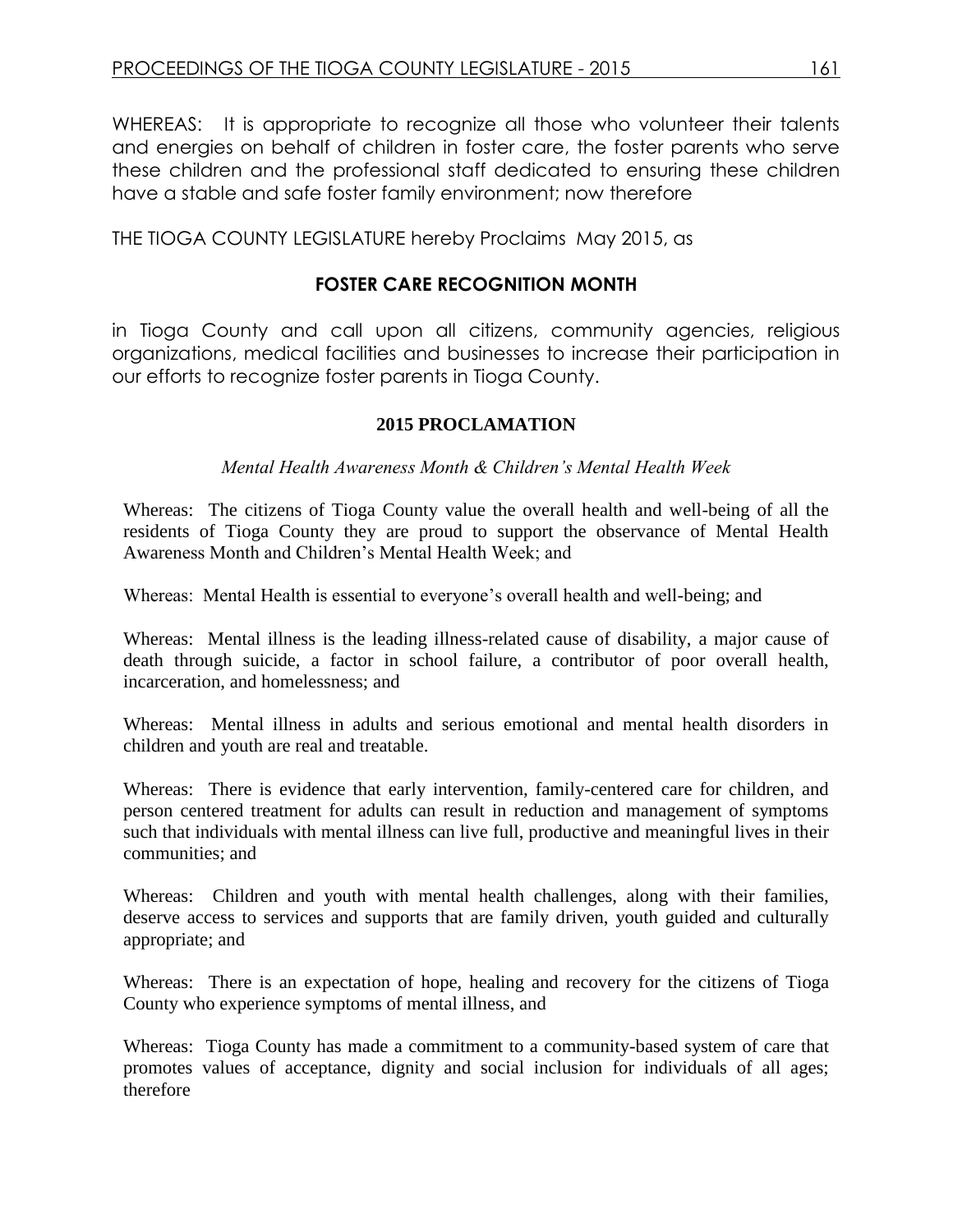THE TIOGA COUNTY LEGISLATURE does hereby ask all residents of our county to join in declaring May 2015 as *Mental Health Awareness Month* and May 3rd – 9th, 2015 as *Children's Mental Health Week* in Tioga County.

There was no privilege of the floor.

The list of audited bills was submitted and is summarized as follows:

| <u>Code</u> | <u>Description</u>                        | Equipment | Expense    |
|-------------|-------------------------------------------|-----------|------------|
| A1010       | Legislative Board                         |           | 326.72     |
| A1165       | District Attorney                         |           | 29,226.51  |
| A1170       | <b>Public Defender</b>                    |           | 2,100.40   |
| A1172       | <b>Assigned Counsel</b>                   |           | 22,162.17  |
| A1173       | <b>ILS Grant</b>                          | 1,342.13  | 957.44     |
| A1185       | <b>Medical Examiners/Coroners</b>         |           | 2,927.43   |
| A1325       | Treasurer                                 |           | 536.00     |
| A1355       | Assessments                               |           | 2,561.73   |
| A1362       | Tax Advertising and Expense               |           | 4,719.76   |
| A1364       | Expense of County Owned Property          |           | 426.17     |
| A1410       | <b>County Clerk</b>                       |           | 321.21     |
| A1420       | Law                                       |           | 11,333.71  |
| A1430       | Personnel                                 |           | 3,333.15   |
| A1450       | Elections                                 |           | 274.33     |
| A1490       | <b>Public Works Administration</b>        |           | 45.53      |
| A1620       | <b>Buildings</b>                          |           | 120,402.47 |
| A1621       | <b>Buildings</b>                          |           | 34,263.18  |
| A1680       | Information Technology                    |           | 12,680.41  |
| A2490       | Community College Tuition                 |           | 223,728.46 |
| A2960       | <b>Education of Handicapped Children</b>  |           | 297,865.54 |
| A3020       | Public Safety Comm E911 System            |           | 4,411.73   |
| A3110       | <b>Sheriff</b>                            | 3,300.00  | 19,343.66  |
| A3140       | Probation                                 |           | 295.51     |
| A3146       | Sex Offender Program                      |           | 10,320.00  |
| A3150       | Jail                                      |           | 27,779.58  |
| A3315       | Special Traffic Programs                  | 20,000.00 | 4,074.70   |
| A3410       | Fire                                      | 638.93    | 4,875.05   |
| A3640       | <b>Emergency Mgmt Office</b>              |           | 1,232.83   |
| A4011       | <b>Public Health Administration</b>       |           | 14,183.89  |
| A4012       | <b>Public Health Education</b>            |           | 800.00     |
| A4042       | <b>Rabies Control</b>                     |           | 774.00     |
| A4044       | Early Intervention                        |           | 528.40     |
| A4053       | <b>Preventive/Primary Health Services</b> |           | 251.50     |
| A4064       | <b>Managed Care-Dental Services</b>       |           | 15,466.94  |
| A4070       | Disease Control                           |           | 4,317.97   |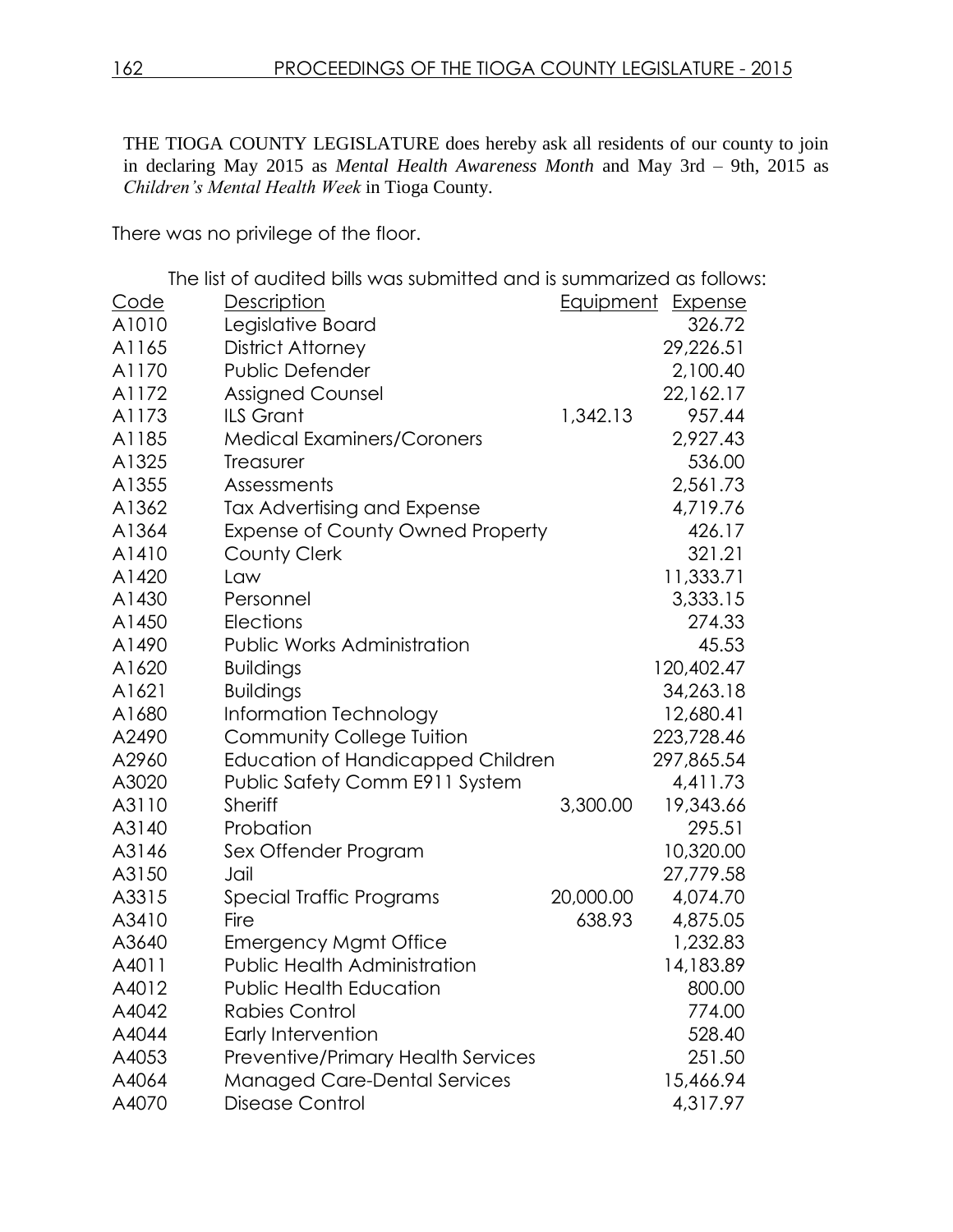| A4090               | <b>Environmental Health</b>         | 686.82         |
|---------------------|-------------------------------------|----------------|
| A4210               | Alcohol and Drug Services           | 9,398.03       |
| A4211               | Council on Alcoholism               | 10,990.33      |
| A4309               | Mental Hygiene Co Administration    | 9,566.61       |
| A4310               | <b>Mental Health Clinic</b>         | 87,118.88      |
| A4320               | <b>Crisis Intervention Services</b> | 11,665.09      |
| A4321               | Intensive Case Management           | 2,668.58       |
| A4322               | Suicide Prevention                  | 3,359.25       |
| A6010               | Social Services Administration      | 147,216.53     |
| A6422               | Economic Development                | 4,432.26       |
| A6510               | Veterans' Service                   | 867.00         |
| A6610               | Sealer Weights/Measures             | 149.27         |
| A8020               | Planning                            | 2,227.50       |
| A8745               | Flood & Erosion Grant               | 117,825.75     |
| A8752               | NYS Ag Market Grant                 | 5,200.00       |
| A9060               | <b>Health Insurance</b>             | 6,712.59       |
|                     | <b>SOLID WASTE FUND</b>             | 95,433.78      |
|                     | <b>SPECIAL GRANT FUND</b>           | 8,725.19       |
|                     | <b>LIABILITY INSURANCE FUND</b>     | 8,904.71       |
|                     | <b>COUNTY ROAD FUND</b>             | 50,183.94      |
| <b>CAPITAL FUND</b> |                                     | 590,303.91     |
|                     | SELF-INSURANCE FUND                 | 19,025.54      |
| <b>GRAND TOTAL</b>  |                                     | \$2,096,790.70 |

Legislator Hollenbeck made a motion to approve the minutes of April 14 & 23, 2015, seconded by Legislator Monell, and carried.

Chair Sauerbrey stated that all Legislative Committees met this month and the minutes are or will be on file with the Clerk of the Legislature.

Legislator Sullivan moved for the adoption of the following resolution, seconded by Legislator Monell.

| REFERRED TO: I        | <b>LEGISLATIVE WORKSESSION</b>                                                                                                          |
|-----------------------|-----------------------------------------------------------------------------------------------------------------------------------------|
| RESOLUTION NO. 114–15 | RESOLUTION IN SUPPORT OF STATE<br>ASSEMBLY BILL NO. 3558 REGARDING<br>THE REDEFINITION OF SECTION 60 OF<br>THE GENERAL CONSTRUCTION LAW |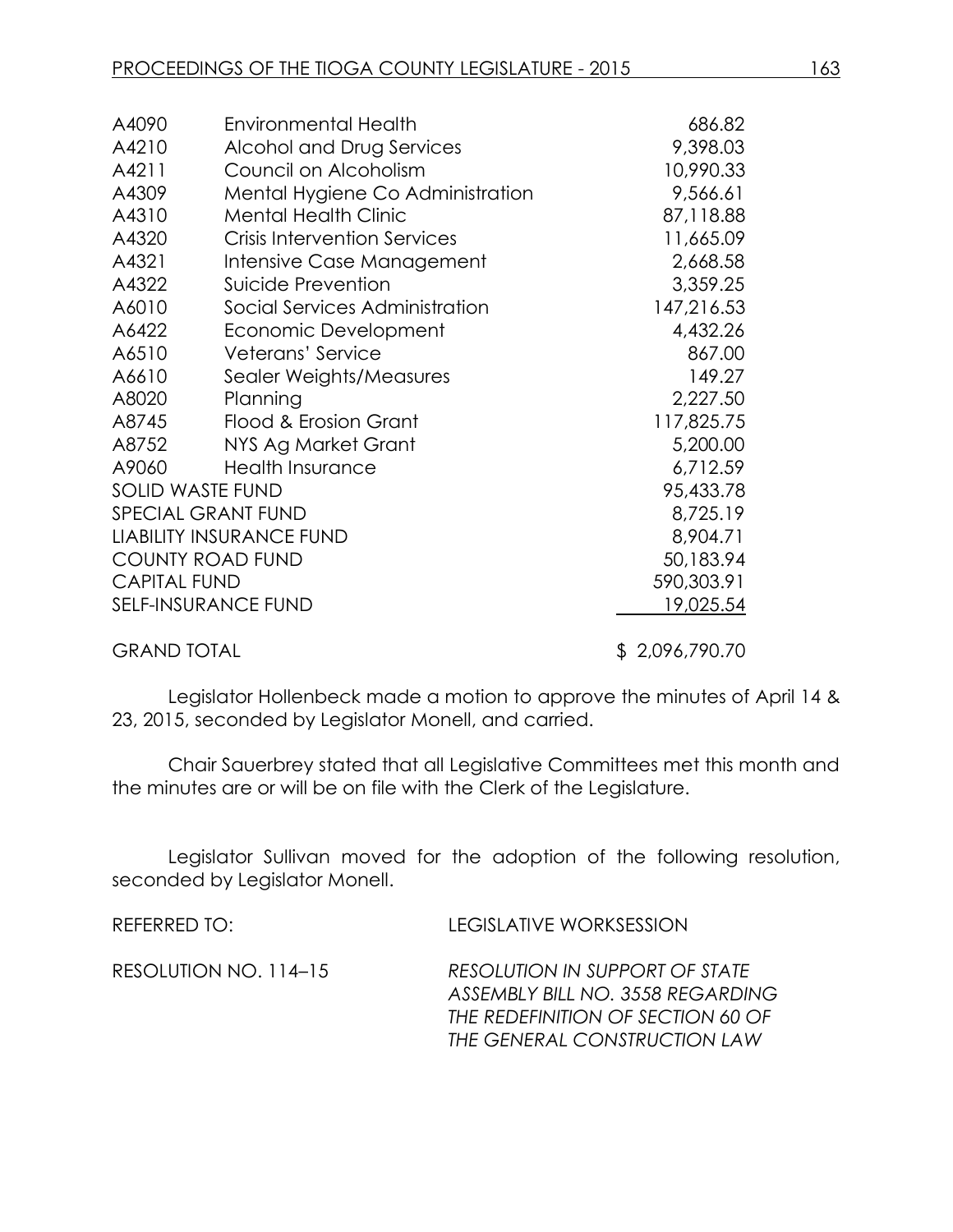WHEREAS: County Law §214 (2) provides that "The Legislature shall annually designate at least two newspapers published within the County as official newspapers for the publication of all local law, notices, and other matters required by law to be published"; and

WHEREAS: General Construction Law §60(a) defines "newspapers" as a paper printed and distributed, and among other factors "has a paid circulation"; and

WHEREAS: At the present time there are several newspapers that are printed and distributed in Tioga County, but which do not have a paid circulation; and

WHEREAS: State Assembly Bill No. 3558 proposes an amendment to General Construction Law §60(a) to remove the language "has a paid circulation" from the definition of newspapers; and

WHEREAS: The Tioga County Legislature desires to express its full support of State Assembly Bill No. 3558, which will afford Counties more flexibility and options for designating official newspapers for legal advertisements and notices in order to fulfill the requirements of County Law §214 (2); therefore be it

RESOLVED: That the Tioga County Legislature expresses its full support for New York State Assembly Bill No. 3558 and urges the New York State Senate to propose an identical bill for enactment by the State Legislature; and be it further

RESOLVED: That the Clerk of the Tioga County Legislature be and hereby is authorized and directed to forward copies of this resolution to the New York State Association of Counties, Senator Thomas Libous and Assemblyman Christopher Friend.

# ROLL CALL VOTE

Yes - Legislators Sullivan, Weston, Case, Hollenbeck, Huttleston, Monell, Sauerbrey, Roberts, and Standinger.

No – None.

Absent – None.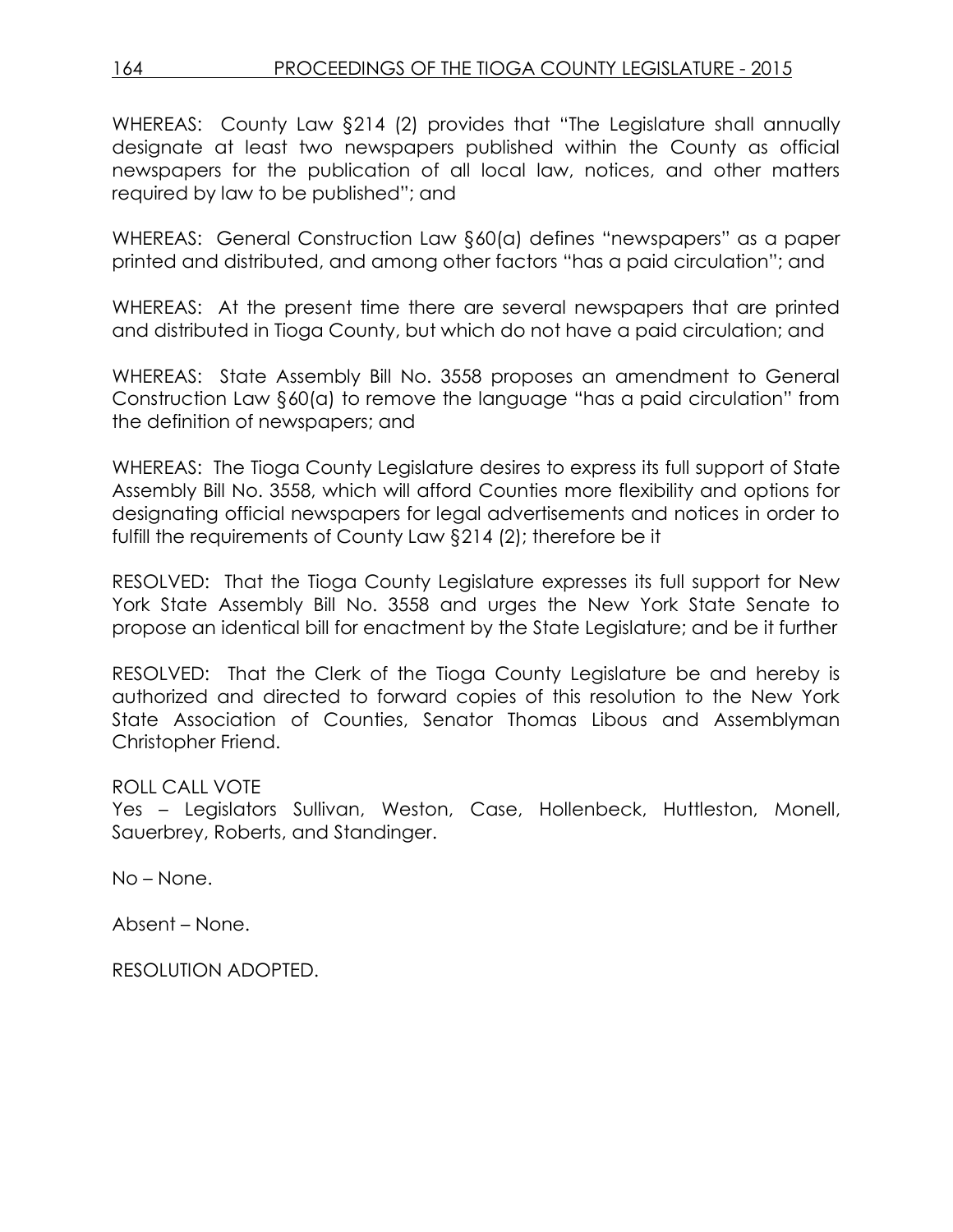Legislator Weston moved for the adoption of the following resolution, seconded by Legislator Hollenbeck.

| REFERRED TO:          | <b>PUBLIC SAFETY COMMITTEE</b><br><b>FINANCE COMMITTEE</b>                                                                 |
|-----------------------|----------------------------------------------------------------------------------------------------------------------------|
| RESOLUTION NO. 115-15 | <b>AUTHORIZE THE SUBMISSION OF</b><br>PTS (POLICE TRAFFIC SERVICES)<br><b>GRANT APPLICATION</b><br><b>SHERIFF'S OFFICE</b> |

WHEREAS: The NYS Governor's Traffic Safety Council has announced a FY'16 PTS (Police Traffic Services) grant; and

WHEREAS: Applications for this grant must be received no later than May 15, 2015; and

WHEREAS: County Policy #47 requires that a resolution be approved before any such grant applications are submitted; therefore be it

RESOLVED: That the Tioga County Sheriff's Office be authorized to submit the appropriate grant application for the purpose of securing this funding, and authorizes the Chair of the Legislature to sign such application.

ROLL CALL VOTE

Yes – Legislators Sullivan, Weston, Case, Hollenbeck, Huttleston, Monell, Sauerbrey, Roberts, and Standinger.

No – None.

Absent – None.

RESOLUTION ADOPTED.

Legislator Weston moved for the adoption of the following resolution, seconded by Legislator Hollenbeck.

| REFERRED TO:          | <b>PUBLIC SAFETY COMMITTEE</b><br><b>FINANCE COMMITTEE</b>                                                     |
|-----------------------|----------------------------------------------------------------------------------------------------------------|
| RESOLUTION NO. 116-15 | AUTHORIZE THE SUBMISSION OF CHILD<br>PASSENGER SAFETY PROGRAM<br><b>APPLICATION</b><br><b>SHERIFF'S OFFICE</b> |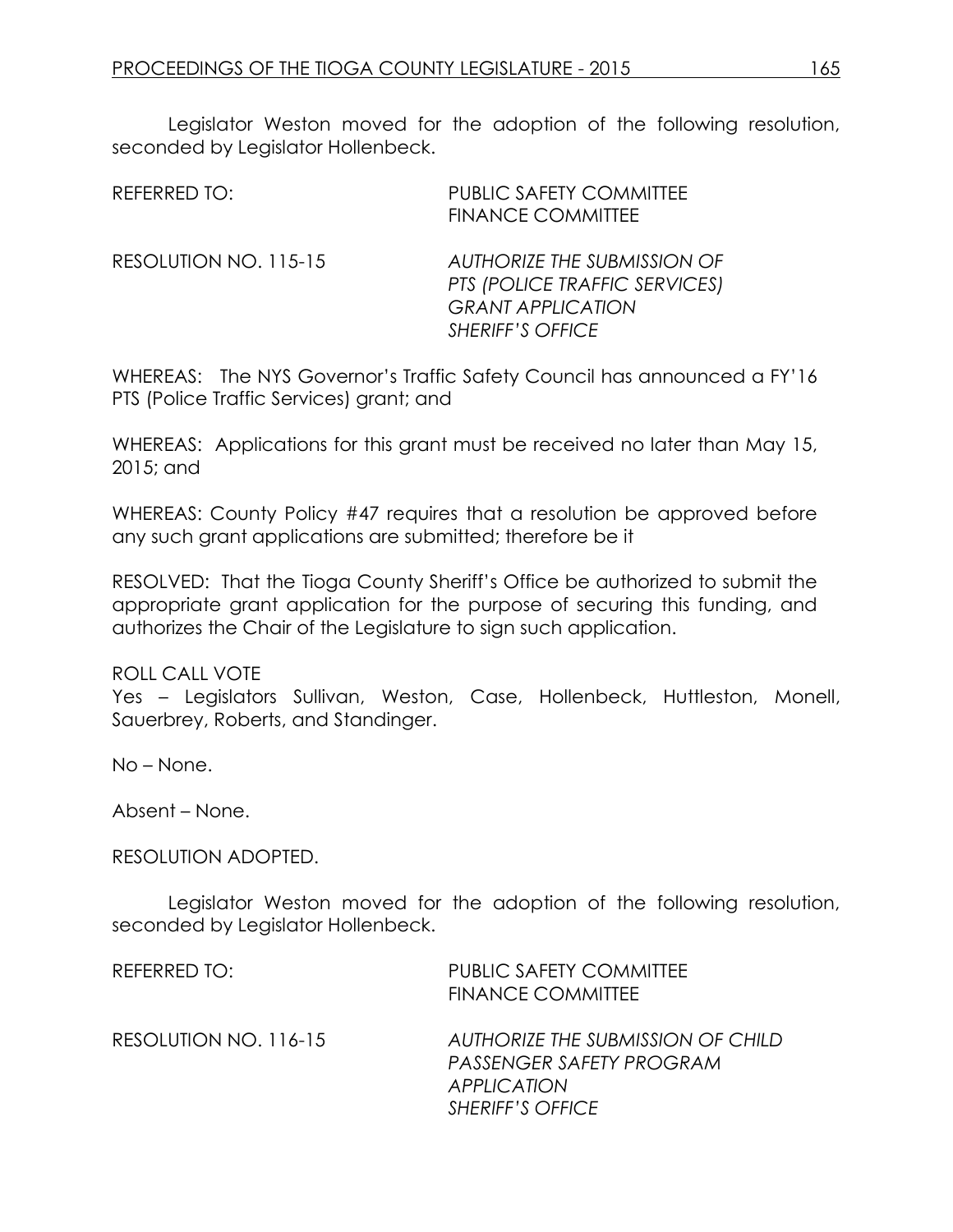WHEREAS: The Department of Criminal Justice Services (DCJS) has announced the FY'16 Child Passenger Safety Program funding for Tioga County Law Enforcement in the amount of \$2,800; and

WHEREAS: An application of these monies must be received no later than May 15, 2015; and

WHEREAS: County Policy #47 requires that a resolution be approved before any such grant applications are submitted; therefore be it

RESOLVED: That the Tioga County Sheriff's Office be authorized to submit the appropriate grant application for the purpose of securing this funding, and authorizes the Chair of the Legislature to sign such application.

ROLL CALL VOTE

Yes – Legislators Sullivan, Weston, Case, Hollenbeck, Huttleston, Monell, Sauerbrey, Roberts, and Standinger.

No – None.

Absent – None.

RESOLUTION ADOPTED.

Legislator Weston moved for the adoption of the following resolution, seconded by Legislator Standinger.

| REFERRED TO:          | <b>PUBLIC SAFETY COMMITTEE</b><br>FINANCE COMMITTEE                                    |
|-----------------------|----------------------------------------------------------------------------------------|
| RESOLUTION NO. 117-15 | AUTHORIZE THE SUBMISSION OF 2015 NYS<br>SHSP SLETPP GRANT -<br><b>SHERIFF'S OFFICE</b> |

WHEREAS: NYS Division of Homeland Security and Emergency Services has announced the FY'15 SHSP SLETPP Grant funding for Tioga County Law Enforcement in the amount of \$17,500; and

WHEREAS: An application of these monies must be received no later than May 1, 2015; and

WHEREAS: County Policy #47 requires that a resolution be approved before any such grant applications are submitted; therefore be it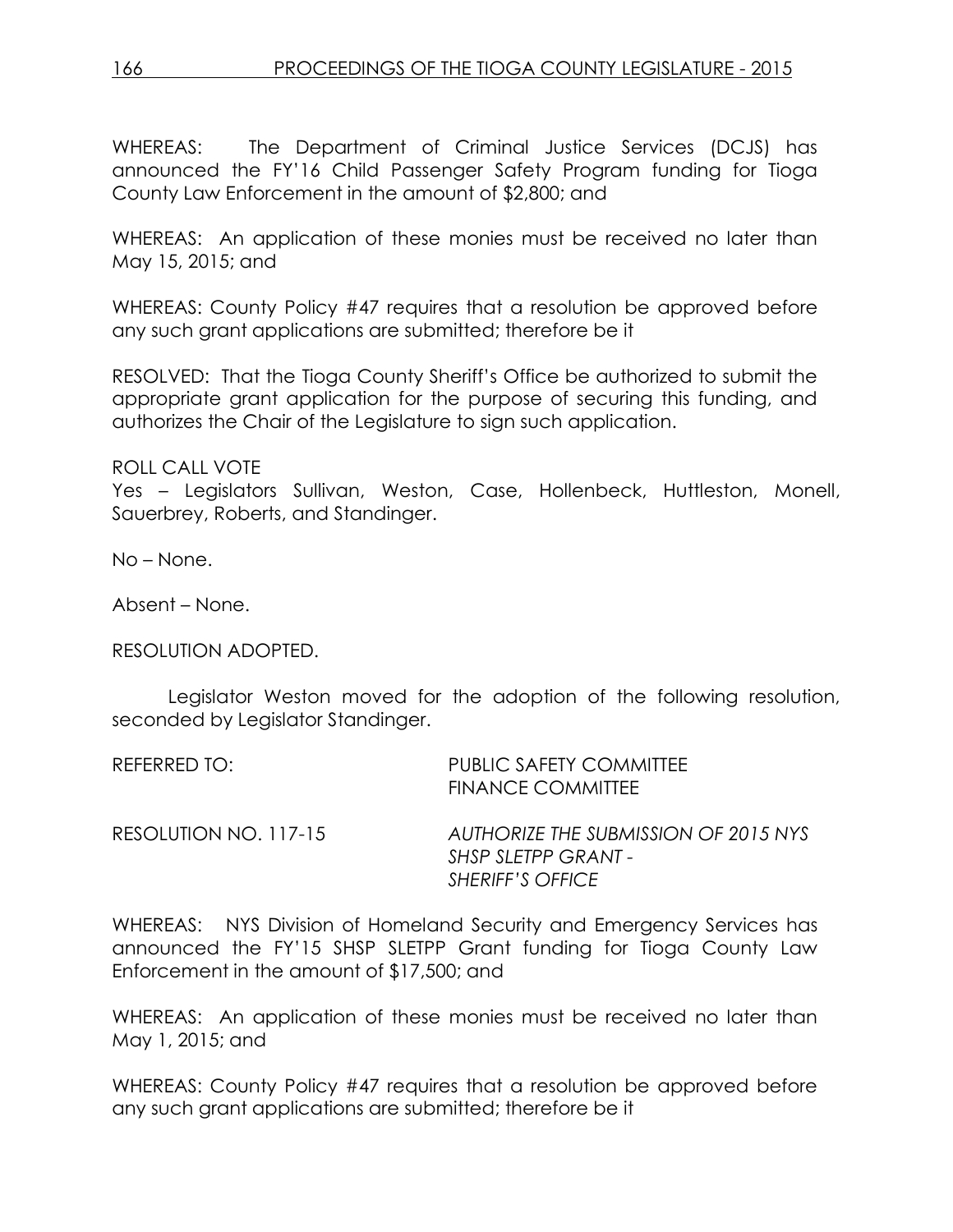RESOLVED: That the Tioga County Sheriff's Office be authorized to submit the appropriate grant application for the purpose of securing this funding, and authorizes the Chair of the Legislature to sign such application.

ROLL CALL VOTE

Yes – Legislators Sullivan, Weston, Case, Hollenbeck, Huttleston, Monell, Sauerbrey, Roberts, and Standinger.

No – None.

Absent – None.

RESOLUTION ADOPTED.

Legislator Weston moved for the adoption of the following resolution, seconded by Legislator Hollenbeck.

| REFERRED TO:          | <b>PUBLIC SAFETY COMMITTEE</b><br><b>FINANCE COMMITTEE</b>                                                            |
|-----------------------|-----------------------------------------------------------------------------------------------------------------------|
| RESOLUTION NO. 118-15 | AUTHORIZE THE SUBMISSION OF<br><b>HOMELAND SECURITY GRANT</b><br>APPLICATION (SHSP 15)<br><b>EMERGENCY MANAGEMENT</b> |

WHEREAS: The Office of Homeland Security has issued a grant of \$70,000 to the Tioga County Office of Emergency Management. The grant will be used for communications; 25% of the monies will be appropriated to the Sheriff's Office (\$17,500) and 75% to Emergency Management (\$52,500); and

WHEREAS: County Policy # 47 requires that a resolution be approved before any such grant applications are submitted; and

WHEREAS: The Homeland Security Grant application needed to be submitted by May 1st, due to the short notification by the State, so verbal legislative approval was received and this resolution is being presented to follow county protocols; therefore be it

RESOLVED: That the Tioga County Emergency Management Office be authorized to apply for this grant.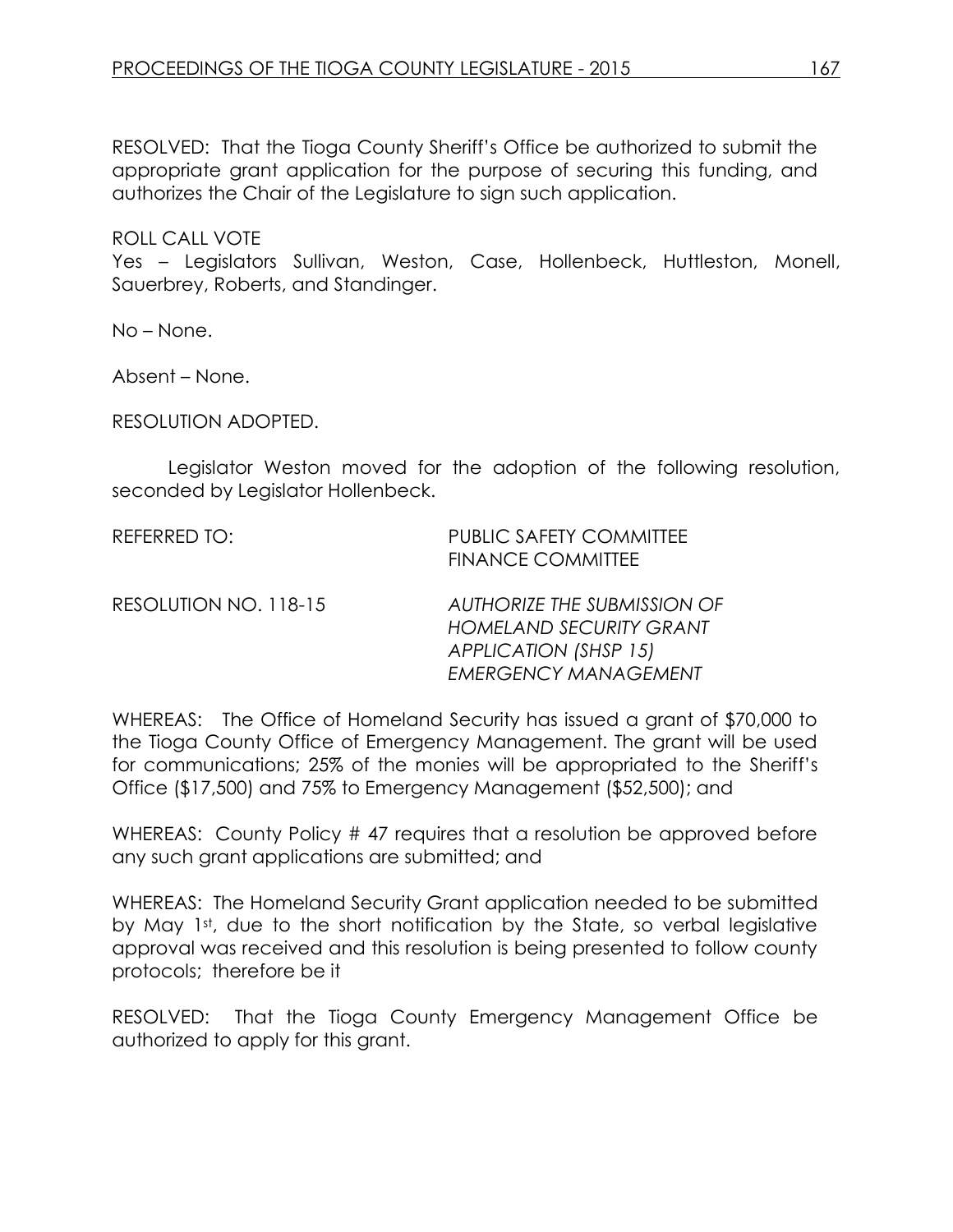Yes – Legislators Sullivan, Weston, Case, Hollenbeck, Huttleston, Monell, Sauerbrey, Roberts, and Standinger.

No – None.

Absent – None.

RESOLUTION ADOPTED.

Legislator Weston moved for the adoption of the following resolution, seconded by Legislator Standinger.

| REFERRED TO:          | <b>PUBLIC SAFETY COMMITTEE</b><br><b>FINANCE COMMITTEE</b>                                                                          |
|-----------------------|-------------------------------------------------------------------------------------------------------------------------------------|
| RESOLUTION NO. 119-15 | <b>AUTHORIZE THE SUBMISSION OF</b><br><b>HOMELAND SECURITY GRANT</b><br><b>APPLICATION (EMPG 15)</b><br><b>EMERGENCY MANAGEMENT</b> |

WHEREAS: The Office of Homeland Security has issued a grant of \$24,236 with 50% matching funds to the Tioga County Office of Emergency Management. The grant will be used to reimburse salaries of Emergency Management personnel; internet for EOC; and equipment; and

WHEREAS: County Policy # 47 requires that a resolution be approved before any such grant applications are submitted; therefore be it

RESOLVED: That the Tioga County Emergency Management Office be authorized to apply for this grant.

ROLL CALL VOTE

Yes – Legislators Sullivan, Weston, Case, Hollenbeck, Huttleston, Monell, Sauerbrey, Roberts, and Standinger.

No – None.

Absent – None.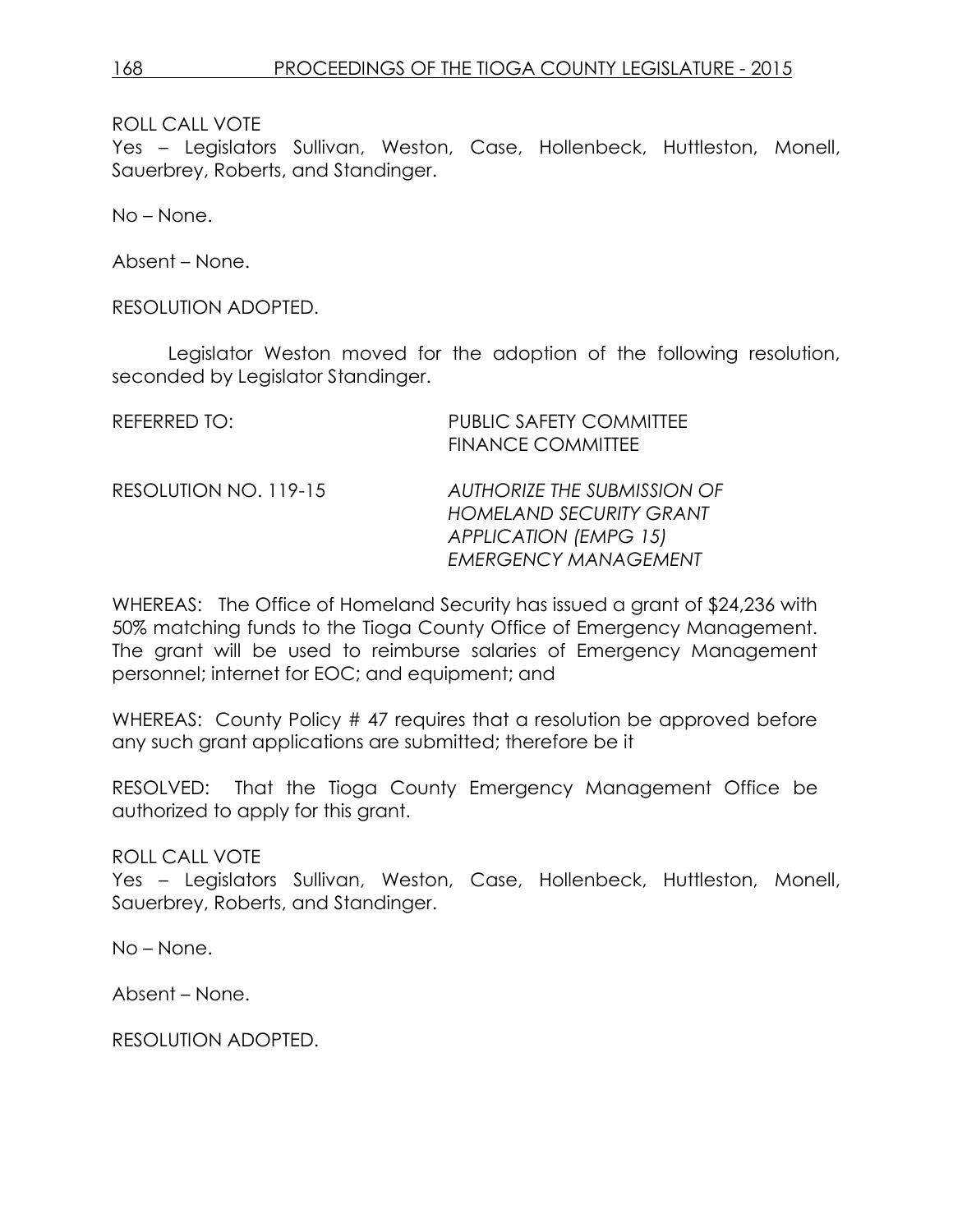Legislator Roberts moved for the adoption of the following resolution, seconded by Legislator Weston.

REFERRED TO: PUBLIC WORKS COMMITTEE

RESOLUTION NO. 120-15 *AUTHORIZE TIOGA COUNTY MATERIALS RECOVERY MANAGER TO APPLY FOR A REGIONAL ECONOMIC DEVELOPMENT COUNCIL GRANT FOR A CONSTRUCTION AND DEMOLITION (C&D) RECYCLING FACILITY*

WHEREAS: The Regional Economic Development Council has announced the availability of grant funds through the NYS Consolidated Funding Application (CFA); and

WHEREAS: There are no Construction and Demolition (C&D) Recycling Facilities within the Southern Tier; and

WHEREAS: Taylor Garbage, Inc. would like to have a C&D Recycling Facility designed and installed at their site in Apalachin; and

WHEREAS: A C&D Recycling Facility would:

- increase diversion of C&D waste from 25% to 75%
- divert 2,876 tons of solid waste from landfills
- reduce greenhouse gases (GHG) by 3,089 metric tons per year
- create spin-off opportunities such as a biomass brick/wood pellets processor and a compost facility
- creation of up to 20 new jobs with benefits
- increase in tax base; and

WHEREAS: Taylor Garbage would own, operate and pay all local shared costs related to receiving the said grant; therefore be it

RESOLVED: That the Tioga County Legislature authorizes the Materials Recovery Manager to apply and administer said grant.

ROLL CALL VOTE

Yes – Legislators Sullivan, Weston, Case, Hollenbeck, Huttleston, Monell, Sauerbrey, Roberts, and Standinger.

No – None.

Absent – None.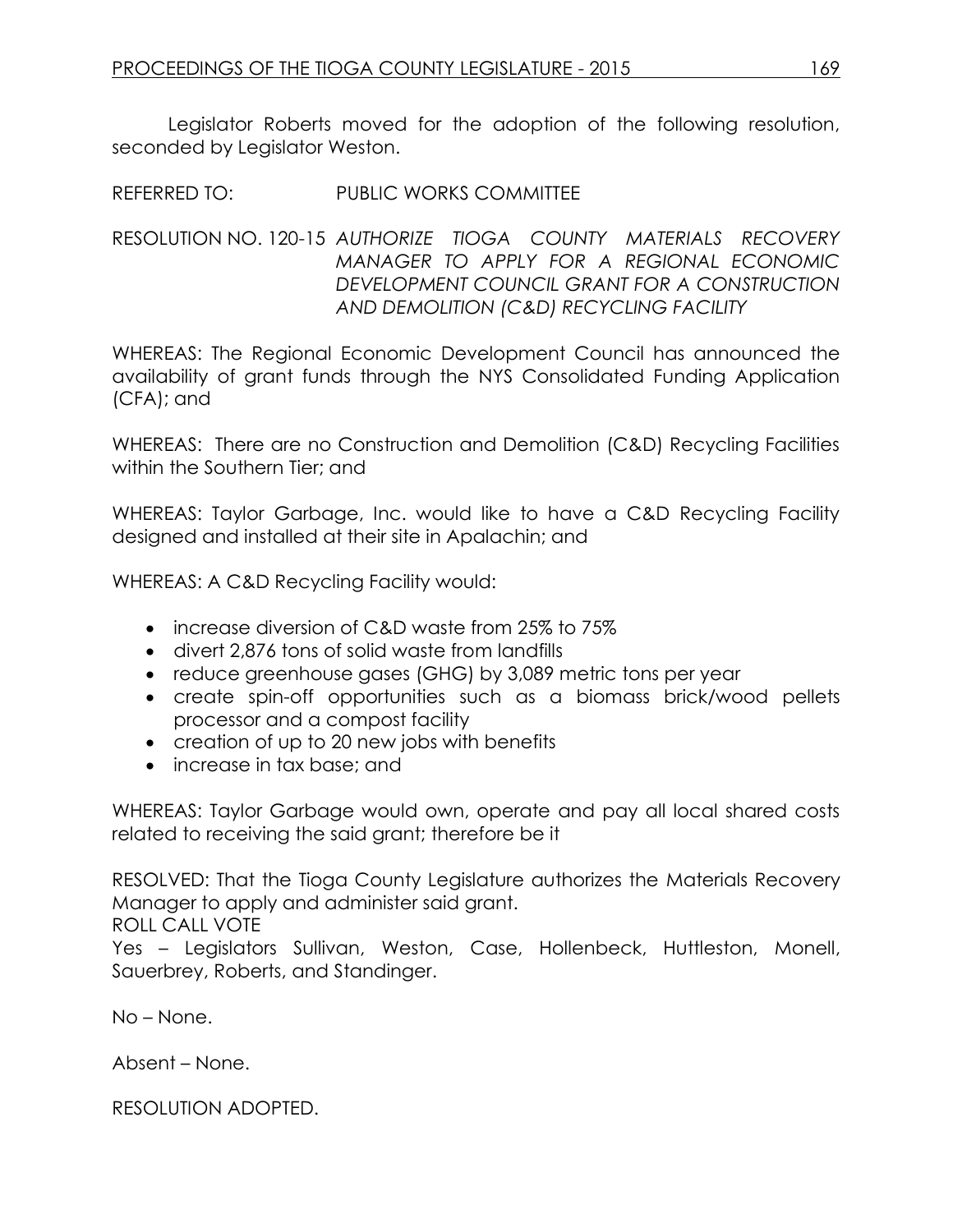Legislator Roberts moved for the adoption of the following resolution, seconded by Legislator Weston. REFERRED TO: PUBLIC WORKS

RESOLUTION NO. 121-15 *AWARD CONSTRUCTION*

*ELLIS CREEK RD. BRIDGES BIN: 3334880 & BIN: 3334900*

WHEREAS: Tioga County bonded for a program for rehabilitation of various bridges within the County; and

WHEREAS: Funding is available for the construction of the Ellis Creek Rd. Bridges; and

WHEREAS: The Commissioner of Public Works received sealed bids on April 15, 2015 and bids were as follows:

| <b>Economy Paving</b>      | Cortland, NY   | \$1,030,000.30 |
|----------------------------|----------------|----------------|
| <b>FAHS Construction</b>   | Binghamton, NY | \$1,434,057.21 |
| <b>Procon Construction</b> | Vestal, NY     | \$1,155,000.02 |
| R. DeVincentis Constr.     | Binghamton, NY | \$1,162,000.00 |
| Silverline Construction    | Burdett, NY    | \$919,687.00   |
| <b>Vector Construction</b> | Cicero, NY     | \$1,186,023.83 |

And

WHEREAS: McFarland Johnson, Binghamton, NY have completed the review of the bids and finds the low bidder Silverline Construction, Burdett, NY meets all of the qualifications of the bid specifications; therefore be it

RESOLVED: That the Tioga County Legislature authorize awarding the bid to Silverline Construction, Burdett, NY not to exceed \$919,687.00 to be paid out of the following accounts:

| Ellis Creek Rd. Bridge BIN: 3334880 | Acct. H2014.01 | \$459,843.50 |
|-------------------------------------|----------------|--------------|
| Ellis Creek Rd. Bridge BIN: 3334900 | Acct. H2013.06 | \$459,843.50 |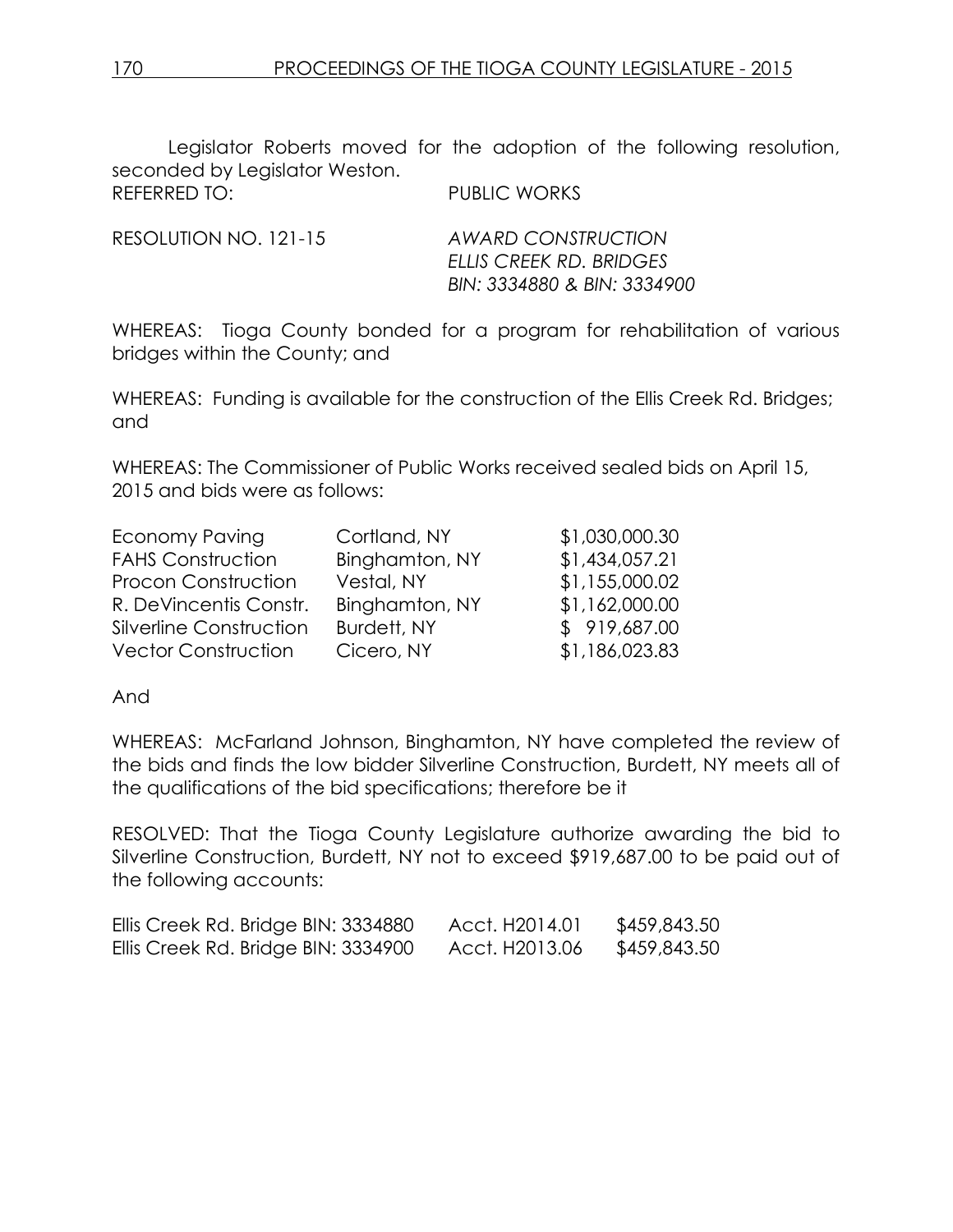Yes – Legislators Sullivan, Weston, Case, Hollenbeck, Huttleston, Monell, Sauerbrey, Roberts, and Standinger.

No – None.

Absent – None.

RESOLUTION ADOPTED.

Legislator Roberts moved for the adoption of the following resolution, seconded by Legislator Sullivan.

REFERRED TO: PUBLIC WORKS

RESOLUTION NO. 122-15 *APPOINT GARY HAMMOND TIOGA COUNTY'S RESPONSIBLE LOCAL OFFICIAL (RLO) TO THE NYSDOT'S REGIONAL LOCAL PROJECT LIAISON (RLPL)*

WHEREAS: Tioga County has Federal-Aid and State-Aid bridge projects; and

WHEREAS: NYSDOT requires a local official be appointed to oversee and make sure our Federal-Aid and State-Aid projects are civil rights compliant; and

WHEREAS: NYSDOT has a special software for this; and

WHEREAS: It is necessary to appoint a local official to receive a log-in and password to use the software; therefore be it

RESOLVED: That the Tioga County Legislature appoint Gary Hammond, Commissioner of Public Works to be Tioga County's Responsible Local Official (RLO).

ROLL CALL VOTE

Yes – Legislators Sullivan, Weston, Case, Hollenbeck, Huttleston, Monell, Sauerbrey, Roberts, and Standinger.

No – None.

Absent – None.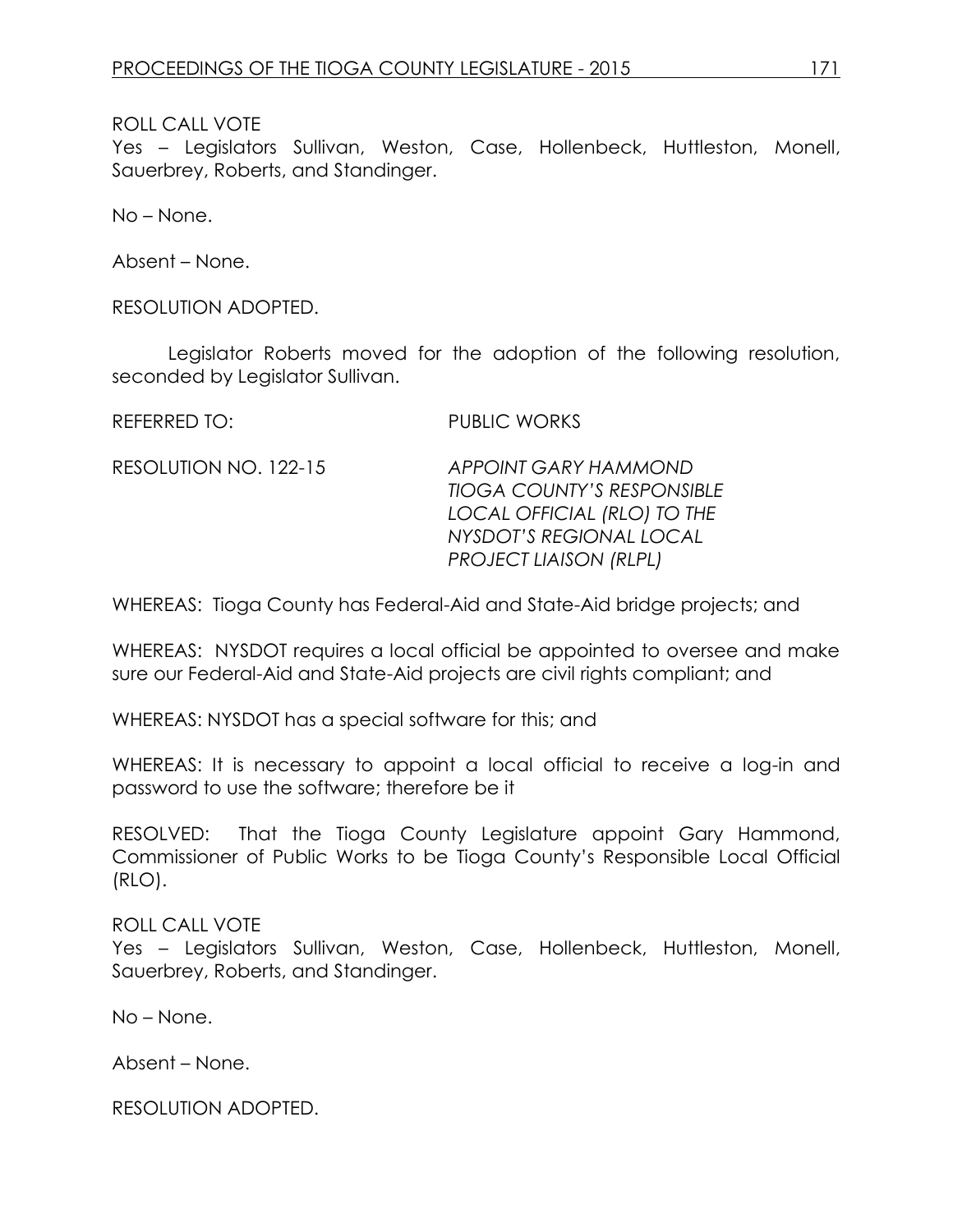Legislator Case moved for the adoption of the following resolution, seconded by Legislator Hollenbeck.

REFERRED TO: ED&P COMMITTEE

RESOLUTION NO. 123-15 *APPOINT MEMBER TO THE TIOGA COUNTY LOCAL DEVELOPMENT CORPORATON (TCLDC)* 

WHEREAS: Kim Depew has resigned from the Tioga County Local Development Corporation as of November 6, 2015; and

WHEREAS: The Tioga County Local Development Corporation Board of Directors has found Jon Ward willing and able to fill said vacancy; therefore be it

RESOLVED: That the Tioga County Legislature hereby appoint Jon Ward to fill said vacancy and serve the remainder of Kim Depew's unexpired term effective 5/13/15 – 3/31/16.

ROLL CALL VOTE

Yes – Legislators Sullivan, Weston, Case, Hollenbeck, Huttleston, Monell, Sauerbrey, Roberts, and Standinger.

No – None.

Absent – None.

RESOLUTION ADOPTED.

Legislator Case moved for the adoption of the following resolution, seconded by Legislator Hollenbeck.

REFERRED TO: ED&P COMMITTEE

RESOLUTION NO. 124–15 *RESOLUTION IN SUPPORT OF TIOGA DOWNS FOR SELECTION AS EASTERN SOUTHERN TIER REGION CASINO GAMING LICENSE AWARDEE*

WHEREAS: In November 2013, New York State voters approved a constitutional amendment to allow casino gaming in the State; and

WHEREAS: Tioga County voters showed overwhelming support of said constitutional amendment with 69.2% of voters in favor; and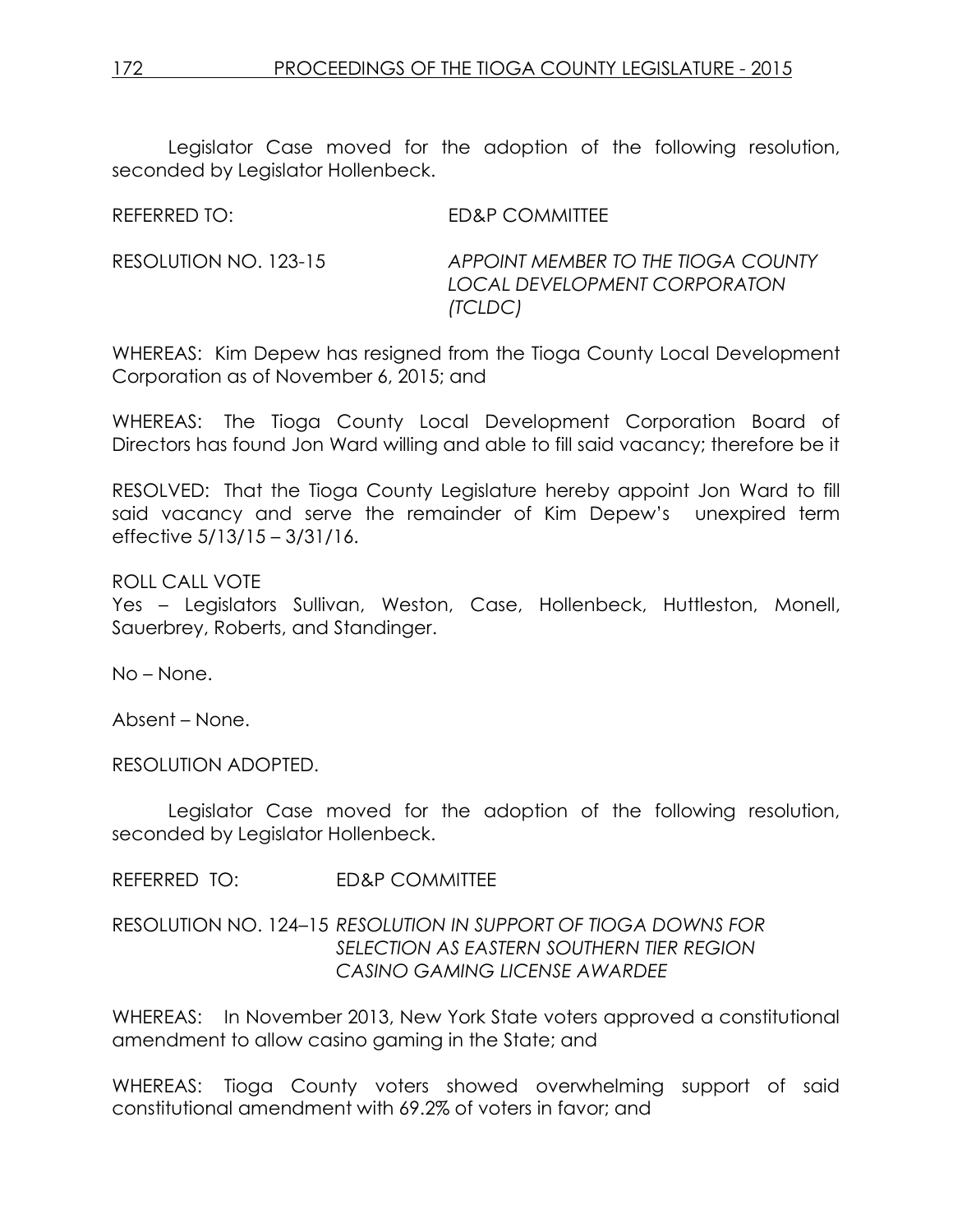WHEREAS: Tioga Downs has already proven to be a valued community partner by way of job creation, capital investment and revenue generated; and

WHEREAS: Tioga Downs owner has also shown experience in the gaming industry, not only at the existing facility in Tioga County but also in other facilities across New York State; and

WHEREAS: In anticipation of the passing of the Upstate New York Gaming and Economic Development Act, Tioga Downs has made substantial improvements to their already existing facility located in Tioga County; and

WHEREAS: The Tioga Downs existing facility is centrally located within the identified Eastern Southern Tier Region to best serve all residents of the region; and

WHEREAS: Tioga County previously endorsed the prospect of Tioga Downs being awarded the Eastern Southern Tier Region Gaming License; and

WHEREAS: Tioga County wishes to reiterate its support and commitment to Tioga Downs being awarded the Eastern Southern Tier Region Gaming License; and

WHEREAS: An expanded Tioga Downs facility will serve as a benefit to Tioga County and the Southern Tier; therefore be it

RESOLVED: That the Tioga County Legislature pass this resolution in support of Tioga Downs being awarded the Eastern Southern Tier Region Gaming License; and be it further

RESOLVED: That in furtherance of the above goals, Tioga County hereby agrees to the location of a Gaming Facility at Tioga Downs within the Town of Nichols, County of Tioga; and be it further

RESOLVED: That the Clerk to the Legislature shall send a copy of the resolution to Governor Andrew Cuomo, Senator Thomas Libous, Assemblyman Christopher Friend and Assemblywoman Donna Lupardo.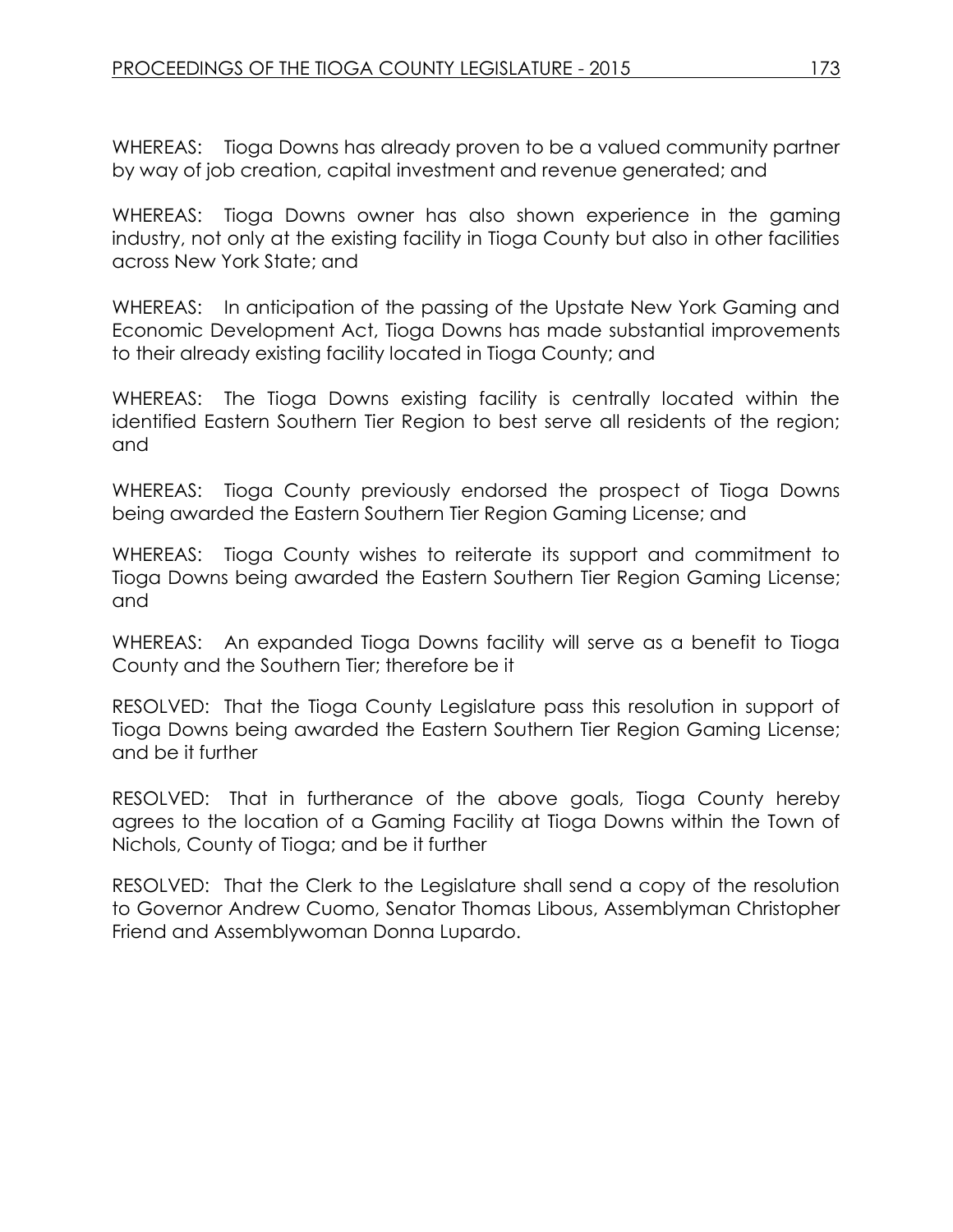Yes – Legislators Sullivan, Weston, Case, Hollenbeck, Huttleston, Monell, Sauerbrey, Roberts, and Standinger.

No – None.

Absent – None.

RESOLUTION ADOPTED.

Legislator Case moved for the adoption of the following resolution, seconded by Legislator Hollenbeck.

REFERRED TO: ED&P COMMITTEE RESOLUTION NO. 125-15 *ADOPT TIOGA COUNTY AGRICULTURAL & FARMLAND PROTECTION PLAN UPDATE AND SEQR NEGATIVE DECLARATION*

WHEREAS: Tioga County Department of Economic Development and Planning has developed a draft Agriculture and Farmland Protection Plan in accordance with Article 25AAA of the NYS Agriculture and Markets Law; and

WHEREAS: Per said law, the Tioga County Legislature has held a public hearing and has considered public input stated; and

WHEREAS: The Tioga County Agricultural and Farmland Protection Board has provided input and reviewed the document and recommends via resolution that the Tioga County Legislature adopt the Plan Update; and

WHEREAS: Tioga County Planning has prepared a short environmental assessment form to evaluate environmental impacts of the Plan Update that has revealed no significant adverse environmental impacts; therefore be it

RESOLVED: That the Tioga County Legislature hereby adopts the Tioga County Agricultural and Farmland Protection Plan Update of 2015 and associated negative SEQR declaration.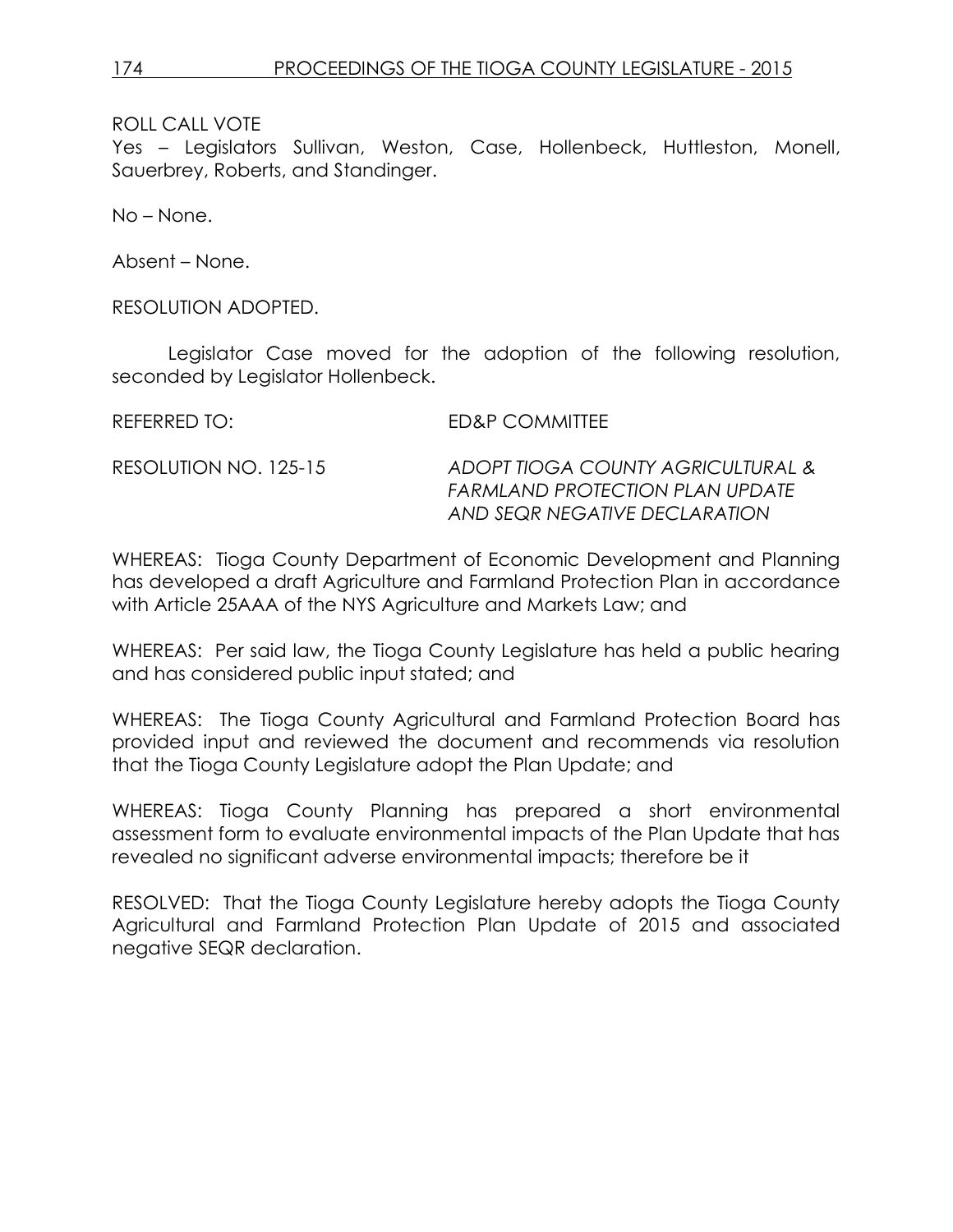Yes – Legislators Sullivan, Weston, Case, Hollenbeck, Huttleston, Monell, Sauerbrey, Roberts, and Standinger.

No – None.

Absent – None.

RESOLUTION ADOPTED.

Legislator Case moved for the adoption of the following resolution, seconded by Legislator Hollenbeck.

| REFERRED TO:          | ED&P COMMITTEE<br>PUBLIC WORKS COMMITTEE                             |
|-----------------------|----------------------------------------------------------------------|
| RESOLUTION NO. 126-15 | ADOPT TIOGA COUNTY STORMWATER<br>MANAGEMENT PROGRAM PLAN 2015 - 2020 |

WHEREAS: Per NYS DEC General Permit for Stormwater Discharges from Municipal Separate Storm Sewer Systems (GP-0-10-002); Tioga County is required to update the Stormwater Management Program Plan for a Traditional Non-Land Use Control municipality every five years, and

WHEREAS: Tioga County staff has updated the original 2010-2015 Stormwater Management Program Plan according to the newest permit, NYS DEC General Permit for Stormwater Discharges from Municipal Separate Storm Sewer Systems (GP-0-10-002), and in a manner that better reflects actual implementation activities; and

WHEREAS: This document is on file with both the Planning and Public Works Departments and is also available on-line at the Tioga County [\(www.tiogacountyny.com\)](http://www.tiogacountyny.com/) and the Broome-Tioga Stormwater Coalition [\(www.broometiogastormwater.com\)](http://www.broometiogastormwater.com/) websites; therefore be it

RESOLVED: That the Tioga County Legislature hereby adopt the Tioga County Stormwater Management Program Plan 2015 – 2020.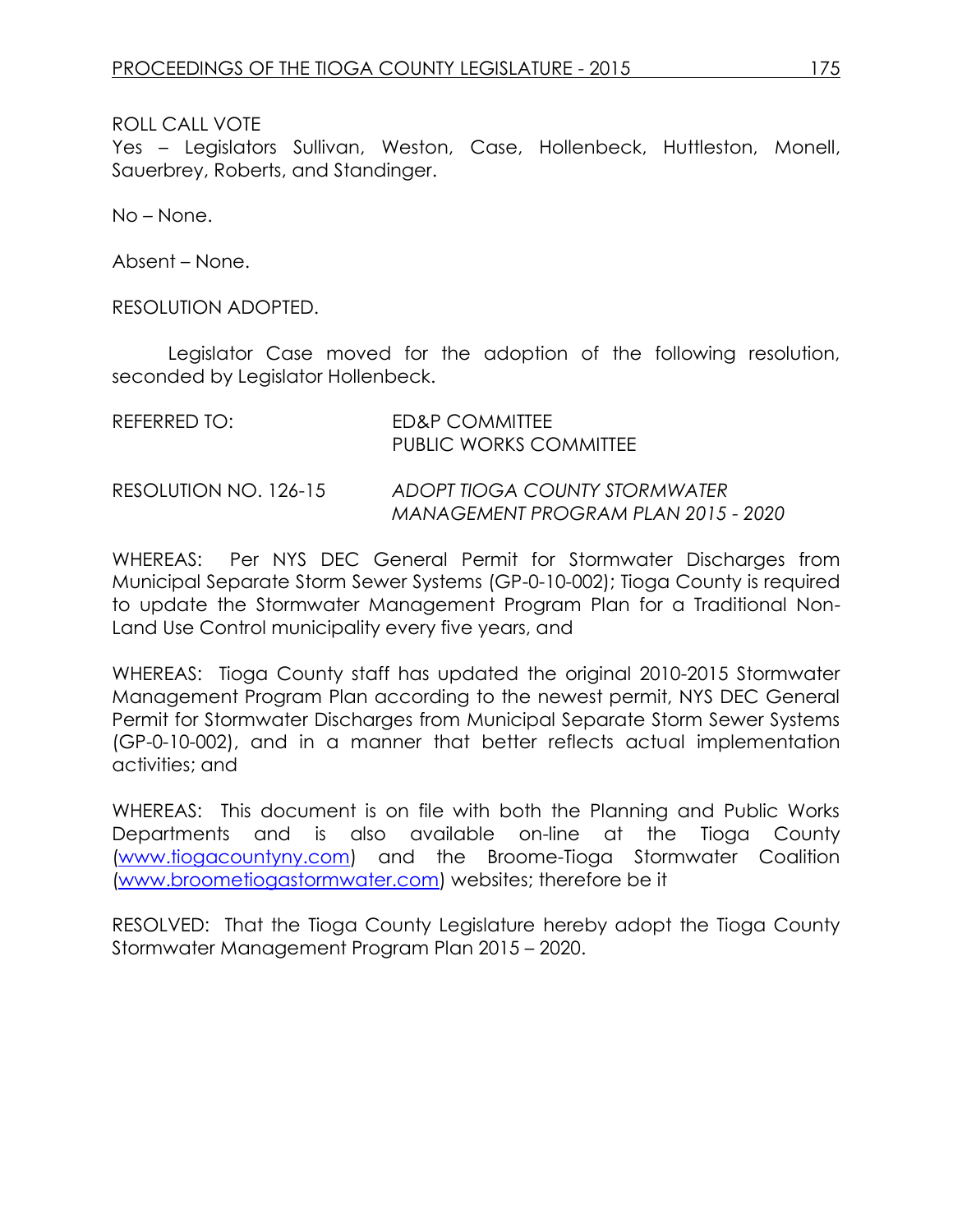Yes – Legislators Sullivan, Weston, Case, Hollenbeck, Huttleston, Monell, Sauerbrey, Roberts, and Standinger.

No – None.

Absent – None.

RESOLUTION ADOPTED.

Legislator Hollenbeck moved for the adoption of the following resolution, seconded by Legislator Monell.

| REFERRED TO:          | ADMINISTRATIVE SERVICES COMMITTEE<br>FINANCE/LEGAL COMMITTEE |
|-----------------------|--------------------------------------------------------------|
| RESOLUTION NO. 127-15 | <b>MORTGAGE TAX DISTRIBUTION</b>                             |

RESOLVED: That the mortgage tax report for the period October 1, 2014 to March 31, 2015 be and it hereby is accepted; further

RESOLVED: That the County Treasurer be authorized and directed to pay to the Supervisors of the several Towns and the Treasurers of the several Villages the amounts apportioned to them as follows:

| Barton (Town)           | \$21,589.92 |
|-------------------------|-------------|
| Berkshire (Town)        | 5,063.55    |
| Candor (Town)           | 16,073.22   |
| Candor (Village)        | 2,515.47    |
| Newark Valley (Town)    | 6,758.23    |
| Newark Valley (Village) | 1,912.94    |
| Nichols (Town)          | 7,926.90    |
| Nichols (Village)       | 1,371.47    |
| Owego (Town)            | 73,935.24   |
| Owego (Village)         | 10,007.94   |
| Richford (Town)         | 1,953.92    |
| Spencer (Town)          | 9,826.53    |
| Spencer (Village)       | 1,706.39    |
| Tioga (Town)            | 13,575.42   |
| Waverly (Village)       | 14,507.01   |
|                         |             |

\$188,724.15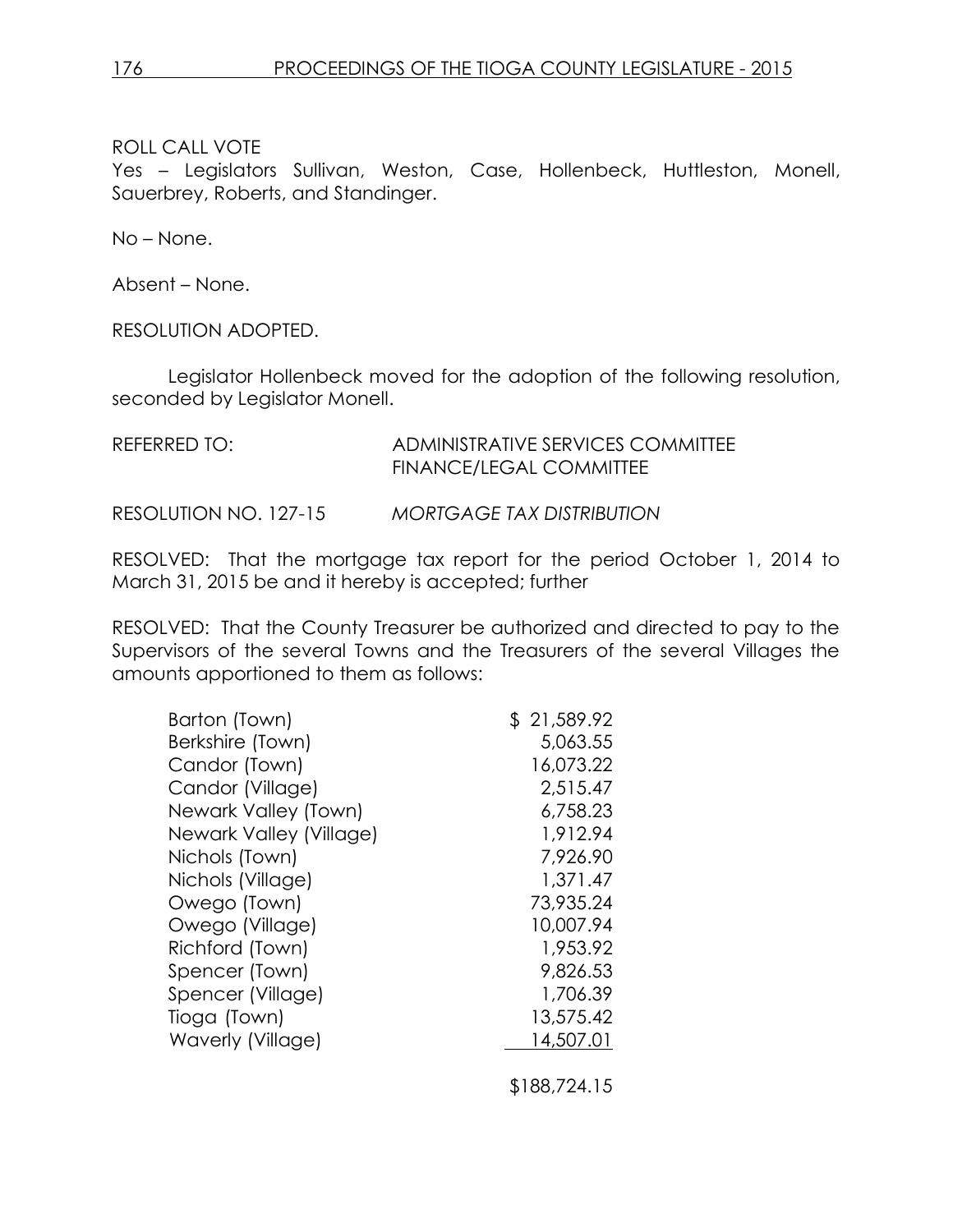Yes – Legislators Sullivan, Weston, Case, Hollenbeck, Huttleston, Monell, Sauerbrey, Roberts, and Standinger.

No – None.

Absent – None.

RESOLUTION ADOPTED.

Legislator Hollenbeck moved for the adoption of the following resolution, seconded by Legislator Weston.

| REFERRED TO:          | <b>FINANCE/LEGAL COMMITTEE</b>     |
|-----------------------|------------------------------------|
| RESOLUTION NO. 128-15 | AMEND POLICY 22<br>"RIGHT TO KNOW" |

WHEREAS: Policy 22 Right To Know needs to be amended to reflect changes to the OSHA Hazard Communication Standard; therefore be it

RESOLVED: That Tioga County Right to Know Policy 22 is hereby amended to reflect the following:

- 1. All references to MSDS shall now read "SDS";
- 2. All references to Material Safety Data Sheet shall now read "Safety Data Sheet":
- 3. Section II, paragraph C is amended to read:

"Department Heads or designees are to ensure that all hazardous chemicals in the department are properly labeled. The label should list at least the product identifier, signal word, hazard statement(s), pictogram(s), pre-cautionary statement(s) and the name, address and telephone number of the manufacturer or other responsible party. Immediate use containers do not require labeling. Product identifier and words, pictures, symbols, or combination thereof, which provide at least general information regarding the hazards of the chemicals and which, in conjunction with the other information immediately available to employees under the hazard communication program, will provide employees with the specific information regarding the physical and health hazards of the hazardous chemical. Contractors using chemicals in their work for the County shall provide SDS sheets to the department (for inclusion in the department's SDS file) they are doing work for and a copy of said sheet will be provided to the Safety Officer for the master file.";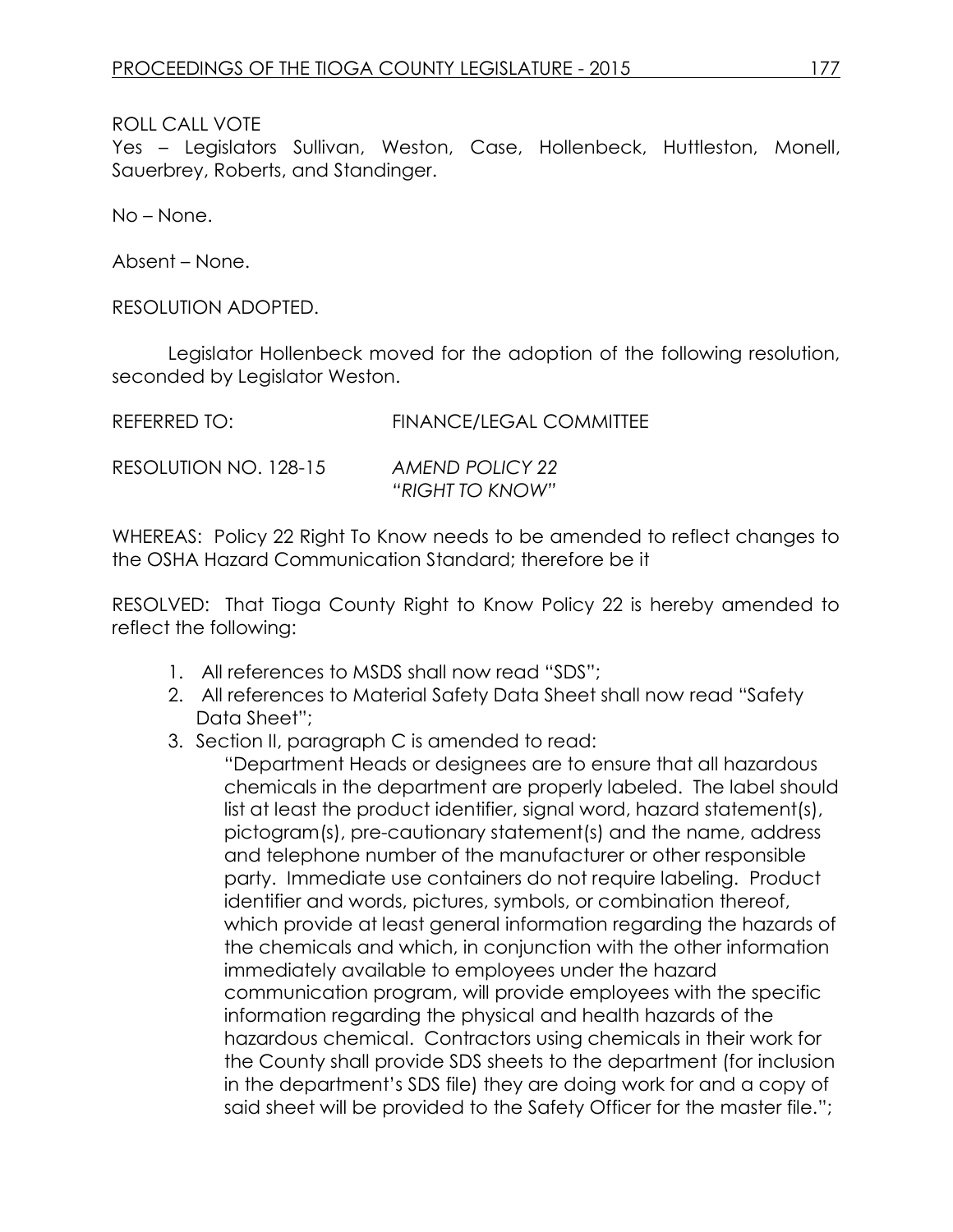And be it further

RESOLVED: That the remainder of Tioga County Right To Know Policy 22 shall remain in full force and effect.

ROLL CALL VOTE

Yes – Legislators Sullivan, Weston, Case, Hollenbeck, Huttleston, Monell, Sauerbrey, Roberts, and Standinger.

No – None.

Absent – None.

RESOLUTION ADOPTED.

Legislator Monell moved for the adoption of the following resolution, seconded by Legislator Sullivan.

REFERRED TO: PERSONNEL COMMITTEE

RESOLUTION NO. 129–15 *ADOPT LOCAL LAW NO. 1 OF 2015*

WHEREAS: A public hearing was held on May 7, 2015, following due notice thereof to consider the adoption of Local Law Introductory No. A of the Year 2015 A Local Law establishing the salary for the Offices of County Clerk and County Sheriff for the four year term of office commencing January 1, 2016 and continuing through and including December 31, 2019; and

WHEREAS: It is in the best interests of the residents of Tioga County to adopt such Local Law which will Local Law No. 1 of 2015; therefore be it

RESOLVED: That the following Local Law be and hereby is adopted;

County of Tioga

Local Law No. 1 of the Year 2015.

A Local Law establishing the salary for the Offices of County Clerk and County Sheriff for the four year term of office commencing January 1, 2016 and continuing through and including December 31, 2019.

Be It Enacted by the Legislature of the County of Tioga as follows: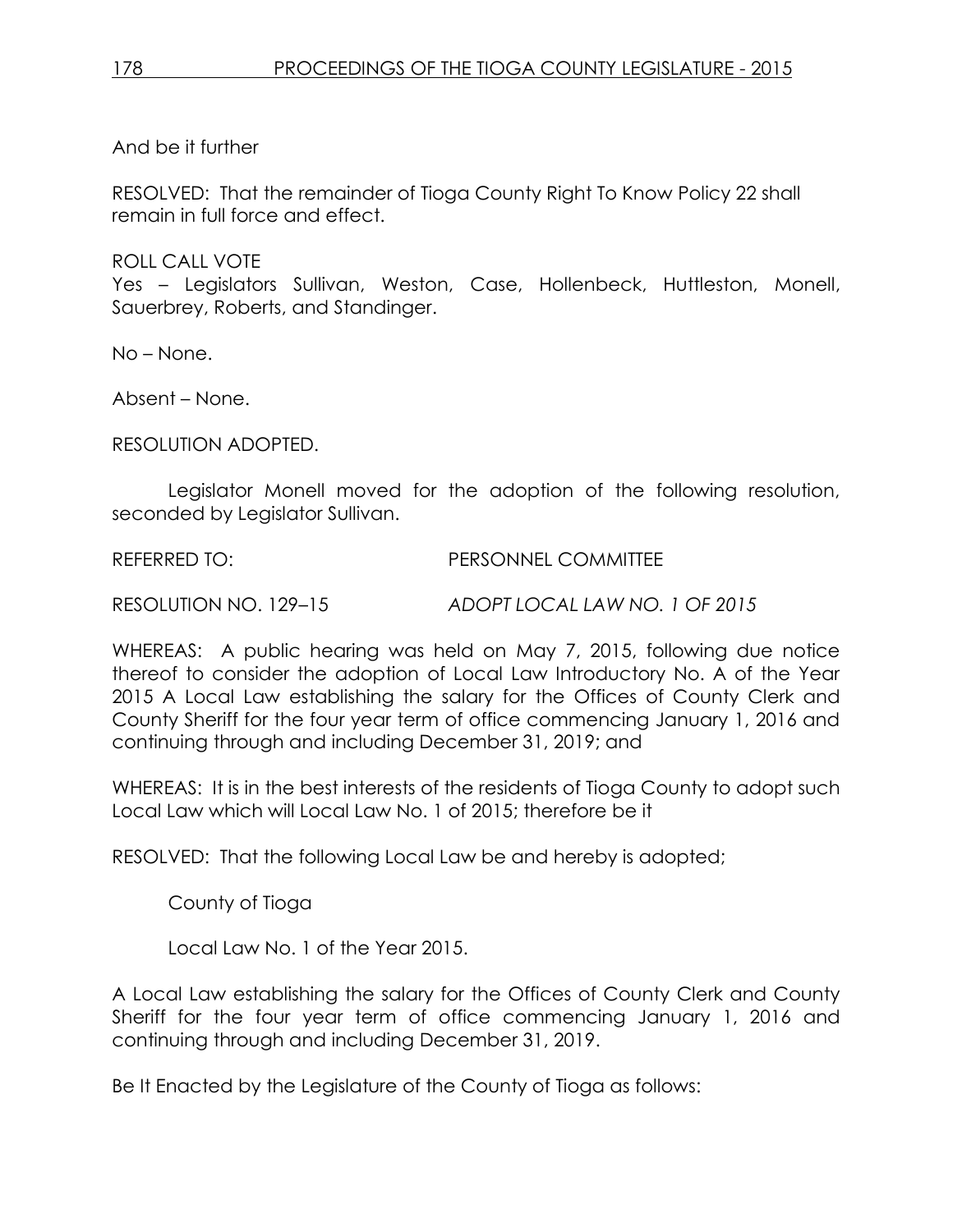# SECTION 1: PURPOSE

As set forth at Local Law No. 3 of 2003, the annual salary for the elected public offices of County Clerk and County Sheriff shall not be increased during a term of office.

Accordingly, it is the purpose and intent of this Local Law to establish the salary for the Offices of County Clerk and County Sheriff for the four-year term of office commencing January 1, 2016 and continuing through and including December 31, 2019.

#### SECTION 2: ANNUAL SALARY

A) The annual salary for the Offices of County Clerk and County Sheriff for the term of office beginning January 1, 2016 and continuing through and including December 31, 2019 is hereby established as follows:

| 1. County Clerk   | \$63,000 |
|-------------------|----------|
| 2. County Sheriff | \$83,000 |

# **SECTION 3: SEVERABILITY**

If any clause, sentence, phrase, paragraph, subdivision, section, rule or part of this ordinance shall be adjudged by any Court or Agency of competent jurisdiction to be invalid, such judgment shall not affect, impair, or invalidate the remainder thereof, but shall be confined in its operation to the clause, sentence, phrase, paragraph, subdivision, section, rule or part thereof directly involved in the controversy in which such judgment shall have been rendered.

# SECTION 4: EFFECTIVE DATE

This Local law shall take effect January 1, 2016.

# And be it further

RESOLVED: That the Clerk of the Legislature be and hereby is directed, pursuant to Local Law No. 4 of 1992, to cause to be published in the official newspapers of the County of Tioga a synopsis of such Local Law, such synopsis to be within ten days after adoption of the Local Law; and be it further

RESOLVED: That the Clerk of the Legislature be and hereby is directed within five days after adoption of such Local Law to cause the Local Law to be filed as required by the Municipal Home Rule Law Section 27.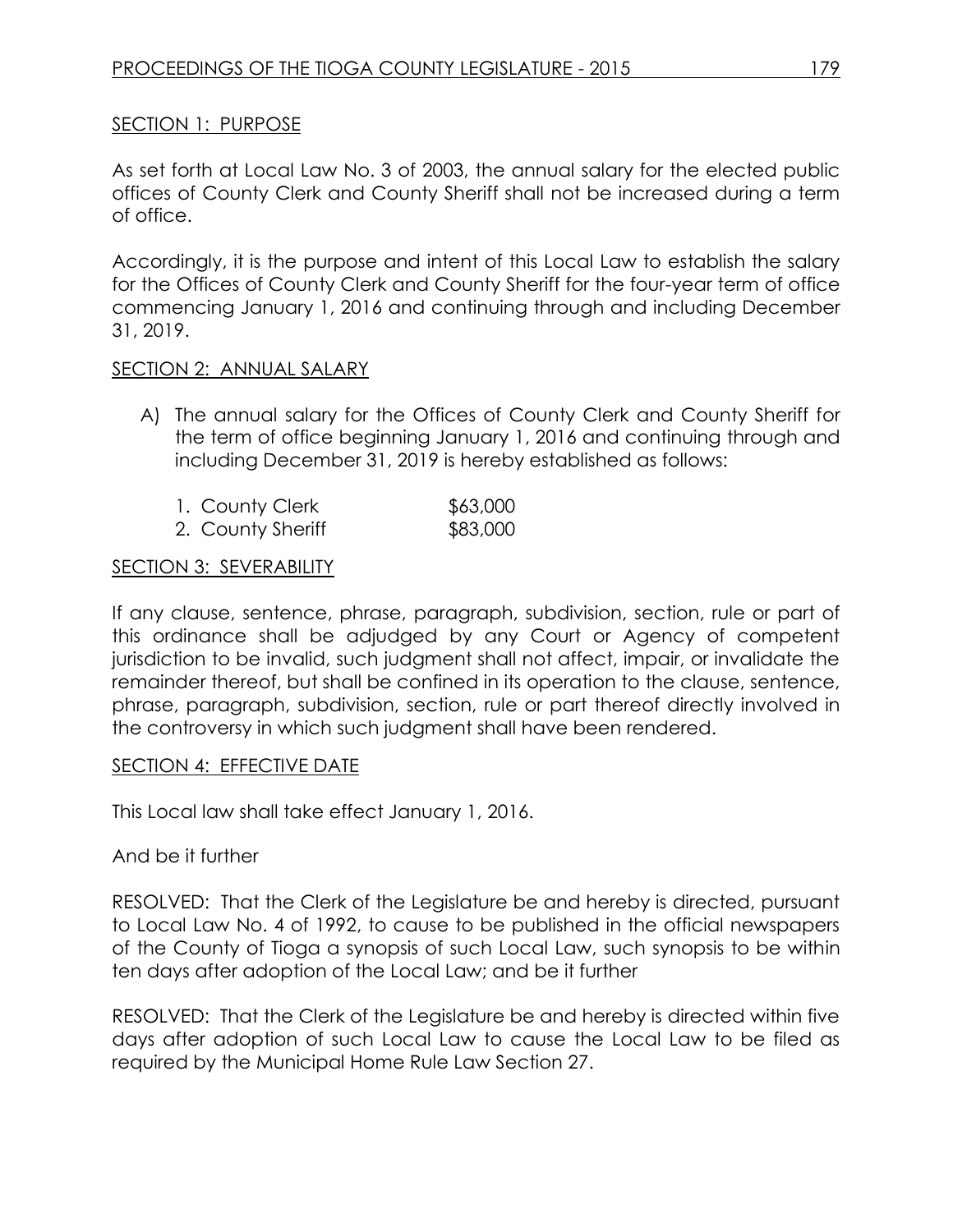Yes – Legislators Sullivan, Weston, Case, Hollenbeck, Huttleston, Monell, Sauerbrey, and Roberts.

No – Legislator Standinger.

Absent – None.

RESOLUTION ADOPTED.

Legislator Monell moved for the adoption of the following resolution, seconded by Legislator Hollenbeck.

REFERRED TO: PERSONNEL COMMITTEE

RESOLUTION NO. 130–15 *ADOPT LOCAL LAW NO. 2 OF 2015*

WHEREAS: A public hearing was held on May 7, 2015, following due notice thereof to consider the adoption of Local Law Introductory No. B of the Year 2015 A Local Law amending Local Law No. 2 of 1956 and Local Law No. 1 of 1963 with respect to the Reserve Fund for the Tioga County Self Insurance Plan; and

WHEREAS: It is in the best interests of the residents of Tioga County to adopt such Local Law which will Local Law No. 2 of 2015; therefore be it

RESOLVED: That the following Local Law be and hereby is adopted;

County of Tioga

Local Law No. 2 of the Year 2015.

A Local Law amending Local Law No. 2 of 1956 and Local Law No. 1 of 1963 with respect to the Reserve Fund for the Tioga County Self-Insurance Plan.

Be It Enacted by the Legislature of the County of Tioga as follows:

SECTION 1:

That from the effective date hereinafter set forth Subdivision E of Section 1 of Local Law No. 2 of 1956 and Local Law No. 1 of 1963 as amended is hereby amended to read as follows: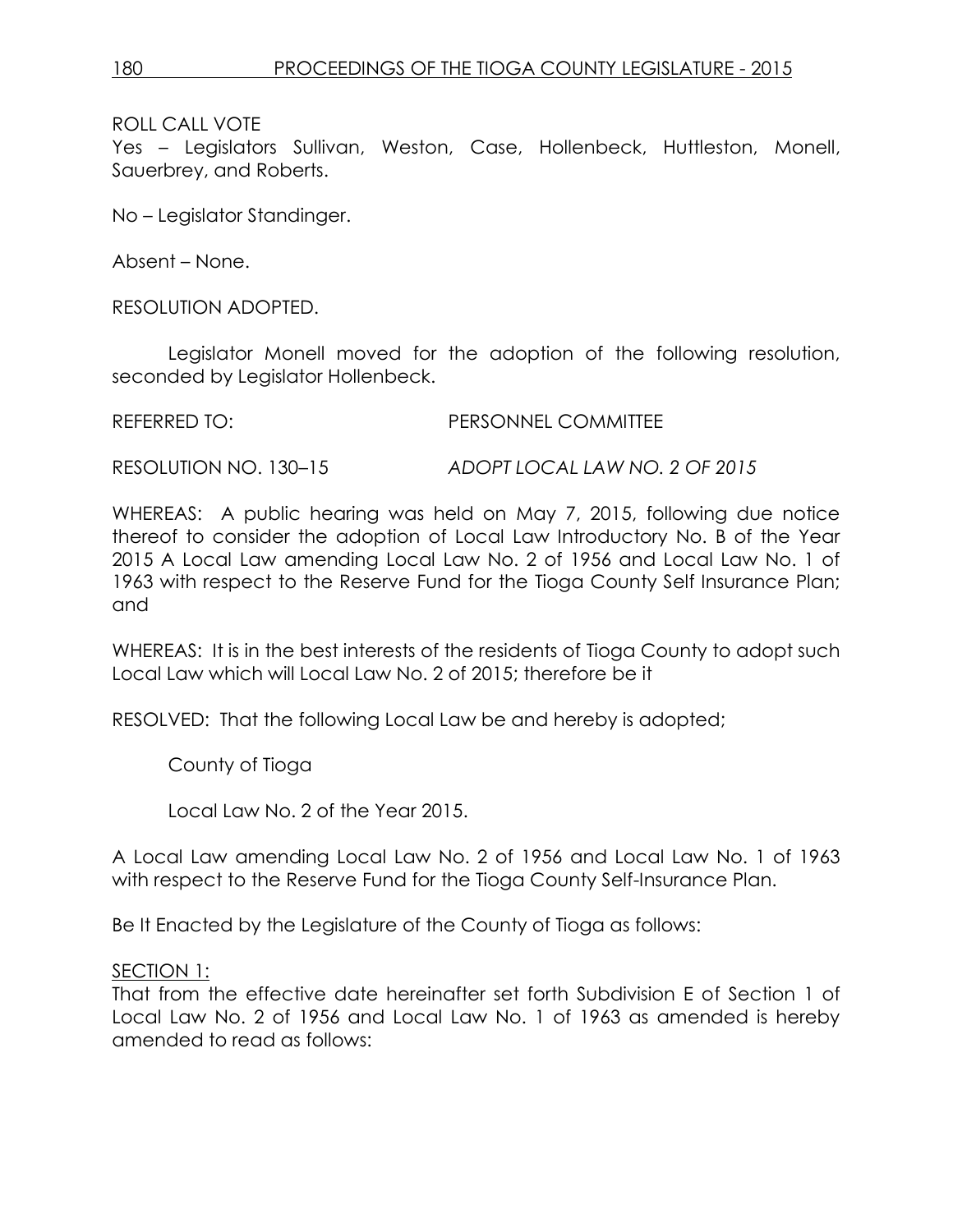E. A reserve of \$6,000,000.00 is hereby established for the Plan. Such amount may be accumulated by the inclusion in each annual estimate a sum not exceeding 2% of the total annual estimate, or by the transfer to said reserve of unexpended balances in current funds, or by the addition to said reserve of income earned from the investment of the funds in such reserve, or by such combination of said methods as the Workers' Compensation Committee may deem proper.

When the amount of the reserve is at a maximum, any amount expended therefrom shall be restored by one or more of the aforesaid methods, as said Committee may deem proper.

# SECTION 2:

This Local Law shall become effective upon filing the law pursuant to Section 27 of the Municipal Home Rule Law of the State of New York.

And be it further

RESOLVED: That the Clerk of the Legislature be and hereby is directed, pursuant to Local Law No. 4 of 1992, to cause to be published in the official newspapers of the County of Tioga a synopsis of such Local Law, such synopsis to be within ten days after adoption of the Local Law; and be it further

RESOLVED: That the Clerk of the Legislature be and hereby is directed within five days after adoption of such Local Law to cause the Local Law to be filed as required by the Municipal Home Rule Law Section 27.

# ROLL CALL VOTE

Yes – Legislators Sullivan, Weston, Case, Hollenbeck, Huttleston, Monell, Sauerbrey, Roberts, and Standinger.

No – None.

Absent – None.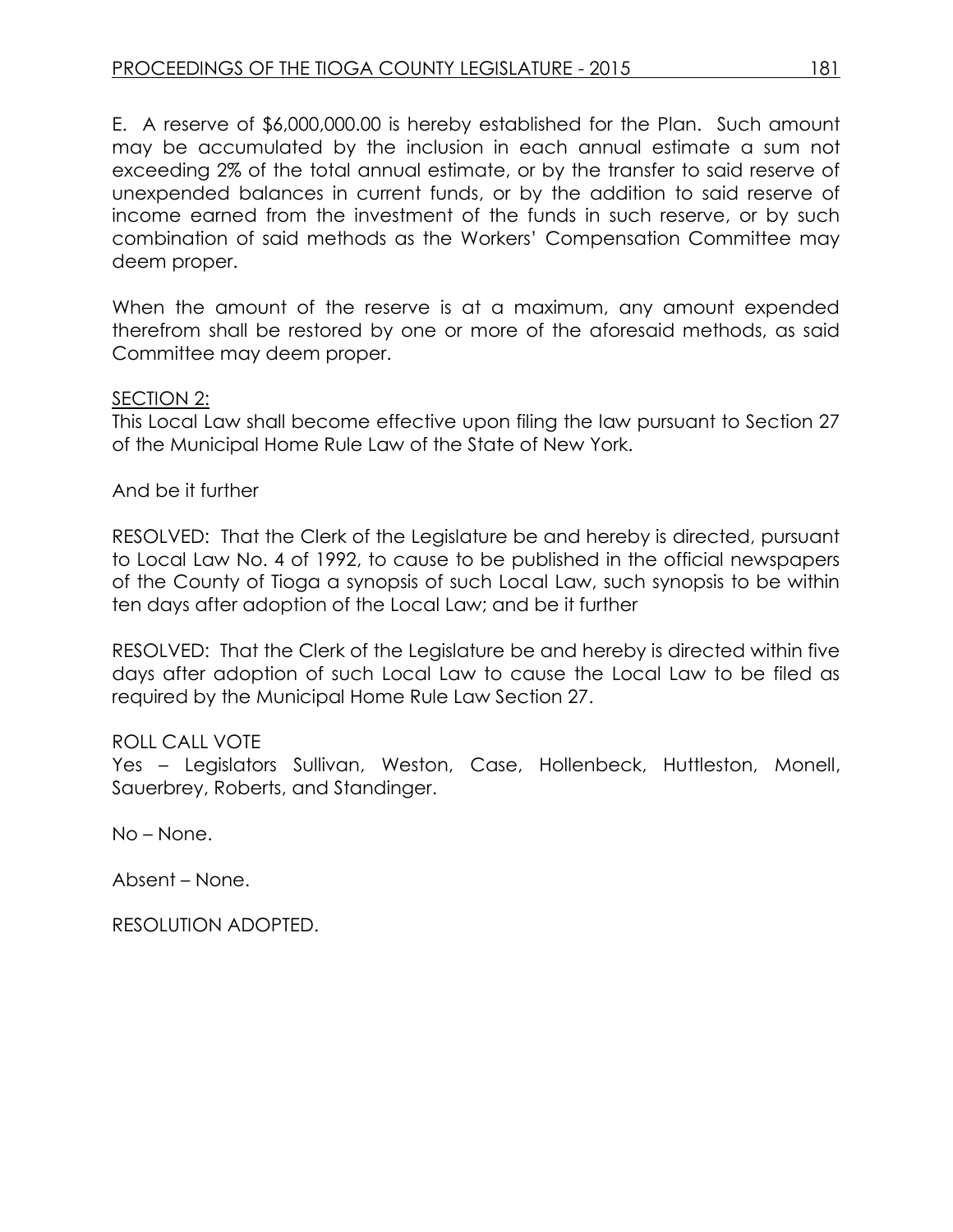Legislator Hollenbeck moved for the adoption of the following resolution, seconded by Legislator Case.

| REFERRED TO:          | <b>LEGISLATIVE WORKSESSION</b><br>FINANCE/LEGAL COMMITTEE<br>PERSONNEL COMMITTEE |
|-----------------------|----------------------------------------------------------------------------------|
| RESOLUTION NO. 131-15 | AMEND RESOLUTION #53-15<br>EXTEND TEMPORARY POSITION<br>LEGISLATIVE OFFICE       |

WHEREAS: Resolution #53-15 authorized an extension of a full-time temporary Account Clerk/Typist position in the Legislative Office during the course of another employee's leave of absence; and

WHEREAS: There is a need to extend the duration of this temporary position on a part-time basis in order to assist the Legislative Office in daily operations while the Clerk and Deputy Clerk of the Legislature are involved with FMAS projects; now therefore be it

RESOLVED: That Resolution #53-15 is hereby amended to allow the temporary Account Clerk/Typist in the Legislative Office to continue employment on a part-time basis through December 31, 2015; and be it further

RESOLVED: That the temporary Account Clerk/Typist shall not exceed 34 hours per pay period.

# ROLL CALL VOTE

Yes – Legislators Sullivan, Weston, Case, Hollenbeck, Huttleston, Monell, Sauerbrey, Roberts, and Standinger.

No – None.

Absent – None.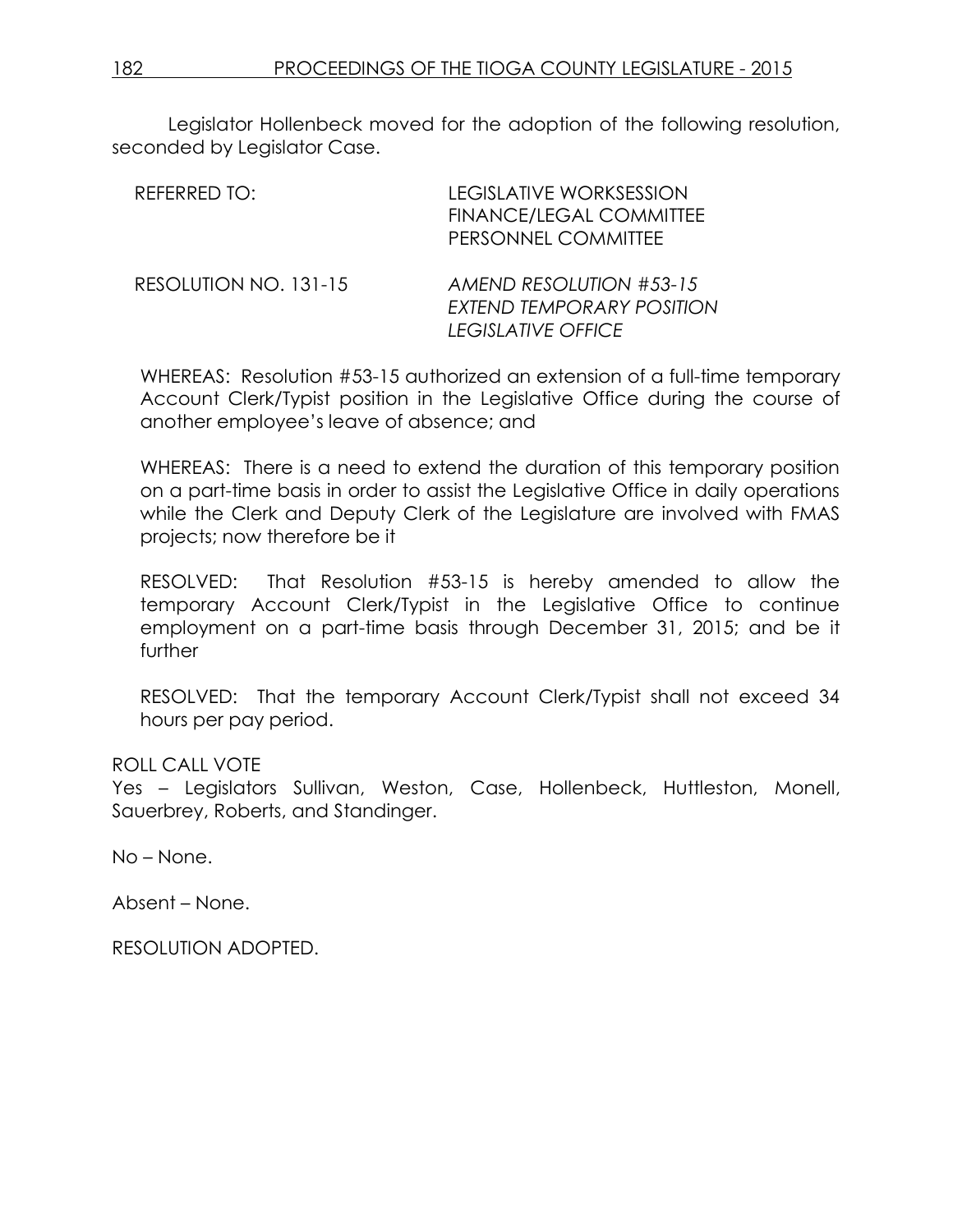Legislator Weston moved for the adoption of the following resolution, seconded by Legislator Standinger.

| REFERRED TO: | <b>PUBLIC SAFETY COMMITTEE</b> |
|--------------|--------------------------------|
|              | PERSONNEL COMMITTEE            |

RESOLUTION NO. 132-15 *DECREASE HOURS OF DEPUTY DIRECTOR OF EMERGENCY PREPAREDNESS; AUTHORIZE CREATION AND FILLING OF ADDITIONAL DEPUTY DIRECTOR POSITION EMERGENCY MANAGEMENT OFFICE*

WHEREAS: Resolution 136-14 authorized the increase in hours for the Deputy Director of Emergency Preparedness due to increased responsibilities associated with grant writing, municipal meetings, and day-to-day operations of the office; and

WHEREAS: Said duties remain, but the Director of Emergency Preparedness would like to split duties associated with the Deputy Director's role between two part-time positions which will work a combined total of 12 - 16 hours per week; therefore be it

RESOLVED: That the hours of the position, Deputy Director of Emergency Preparedness, shall be reduced to an average of 6 – 8 hours per week, resulting in a decrease in the 2015 annual hiring range from \$10,029 – \$10,279 to \$5,015 - \$5,140; and be it further

RESOLVED: That the current incumbent, Michael Simmons, shall have his 2015 annual salary adjusted from \$9,792 to \$5,050 effective May 13, 2015, to reflect the reduced hours; and be it further

RESOLVED: That the Tioga County Legislature authorizes the creation of an additional part-time, Deputy Director of Emergency Preparedness position effective May 13, 2015, to be filled from the appropriate civil service eligible list at an annual salary of \$5,015; and be it further

RESOLVED: That the 2015 authorized part-time headcount figures for the Department of Emergency Preparedness shall increase from 2 to 3.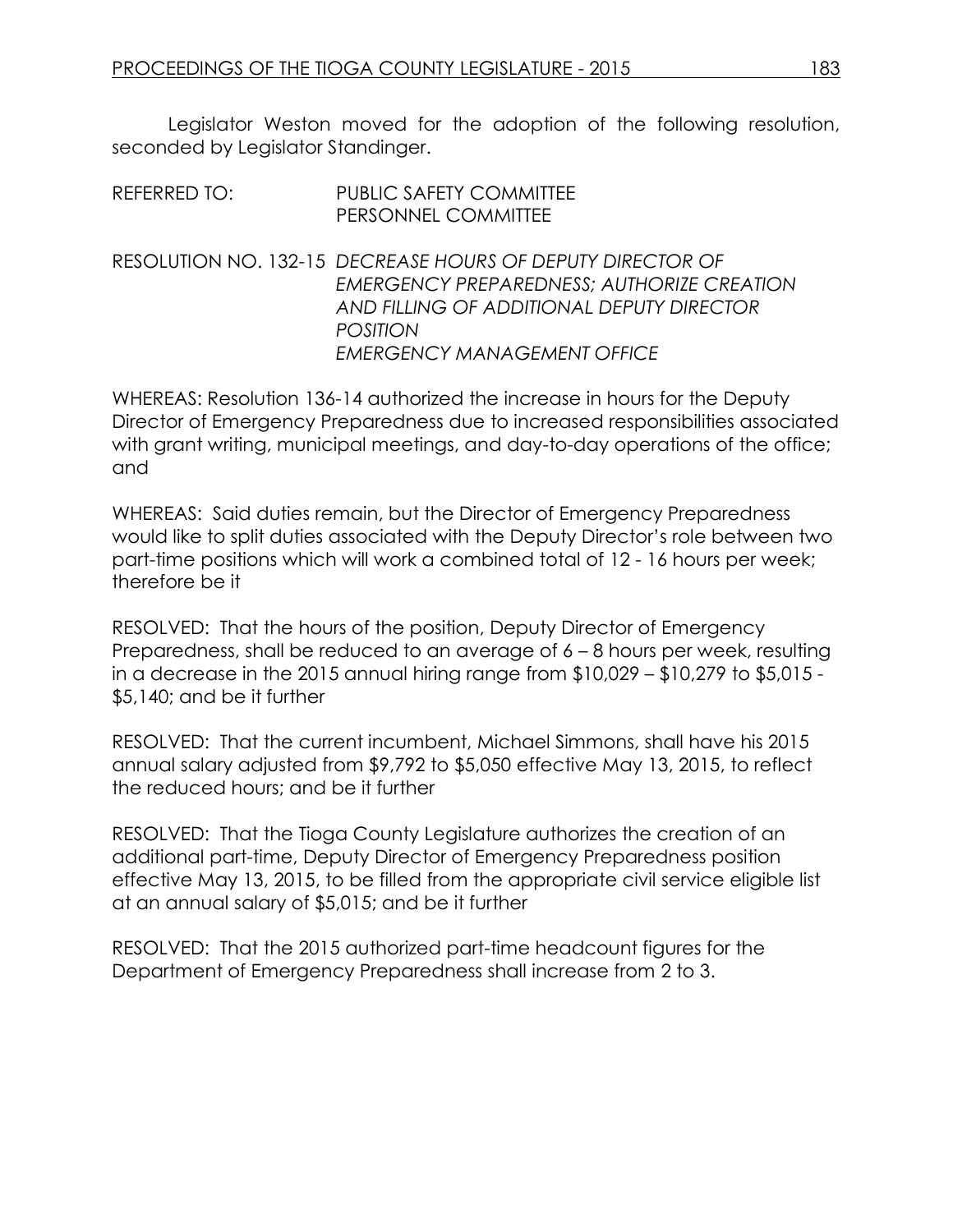Yes – Legislators Sullivan, Weston, Case, Hollenbeck, Huttleston, Monell, Sauerbrey, Roberts, and Standinger.

No – None.

Absent – None.

RESOLUTION ADOPTED.

Legislator Weston moved for the adoption of the following resolution, seconded by Legislator Monell.

| REFERRED TO:          | <b>PUBLIC SAFETY COMMITTEE</b><br>PERSONNEL COMMITTEE                                                      |
|-----------------------|------------------------------------------------------------------------------------------------------------|
| RESOLUTION NO. 133-15 | CREATE AND FILL PART TIME<br><b>EMERGENCY MEDICAL TECHNICIAN</b><br>(EMT) INSTRUCTOR<br>DEPARTMENT OF FIRE |

WHEREAS: Legislative approval is required for the creation of any new positions within Tioga County; and

WHEREAS: Due to a recent IRS audit, the Tioga County Fire Coordinator has a need to create an additional part-time EMT Instructor position, which will be paid from payroll rather than as a contractor; therefore be it

RESOLVED: That the Tioga County Legislature hereby authorizes the creation and filling of one, (1) part-time EMT Instructor position effective May 13, 2015, at the rate of \$10.00 per hour; and be it further

RESOLVED: That the Department of Fire's 2015 authorized, part-time headcount shall increase from 10 to 11.

# ROLL CALL VOTE

Yes – Legislators Sullivan, Weston, Case, Hollenbeck, Huttleston, Monell, Sauerbrey, Roberts, and Standinger.

No – None.

Absent – None.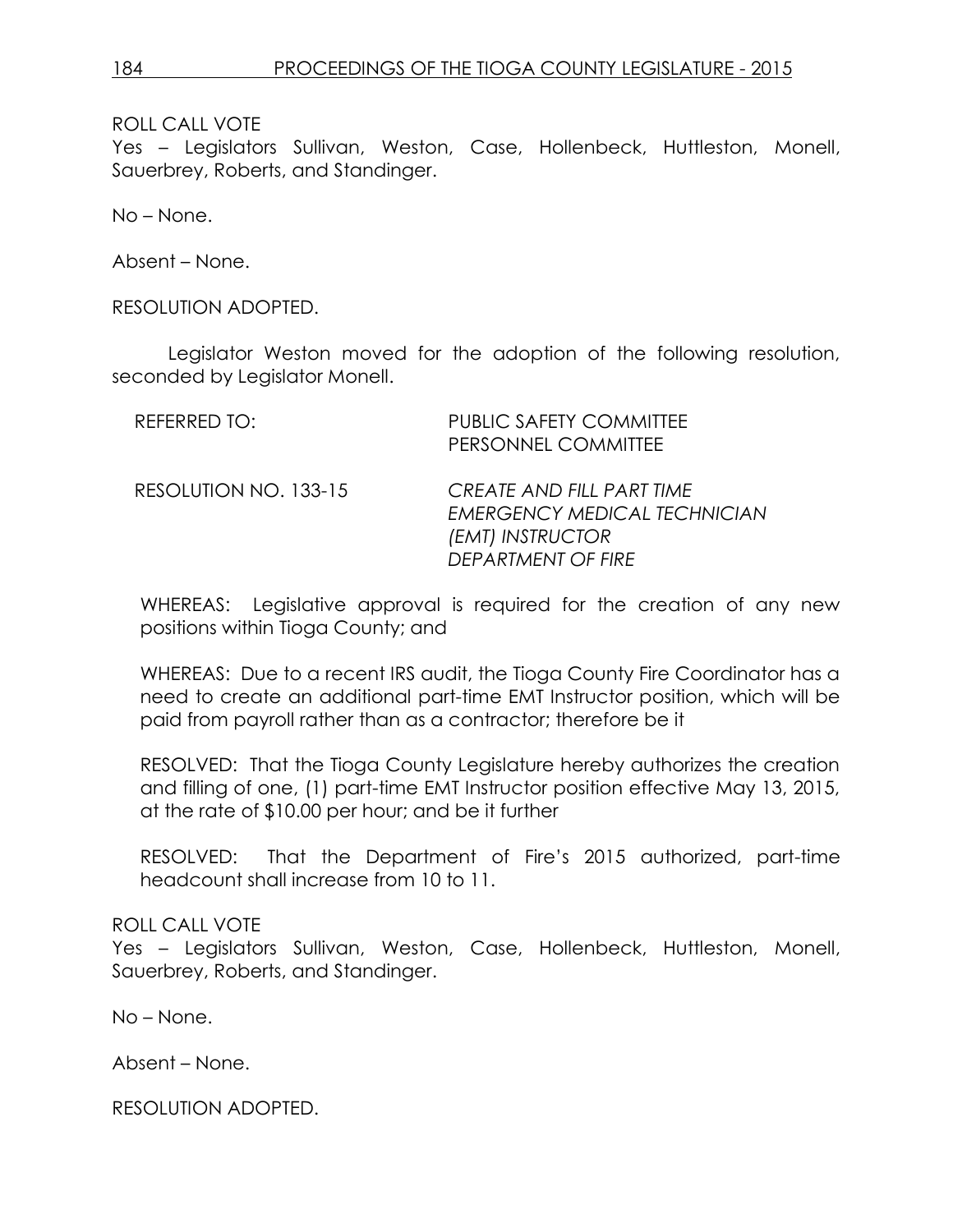Legislator Standinger moved for the adoption of the following resolution, seconded by Legislator Sullivan.

| REFERRED TO:          | <b>HEALTH &amp; HUMAN SERVICES</b><br><b>COMMITTEE</b><br>PERSONNEL COMMITTEE              |
|-----------------------|--------------------------------------------------------------------------------------------|
| RESOLUTION NO. 134-15 | APPROVE SALARY ABOVE HIRING<br><b>BASE FOR CASEWORKER</b><br>DEPARTMENT OF SOCIAL SERVICES |

WHEREAS Tioga County Resolution 211-99 requires Legislative approval for any appointments made above an established base salary amount; and

WHEREAS: The Commissioner of Social Services recently backfilled a vacant Caseworker position effective May 4, 2015, with a well-qualified candidate who has over 10 years of counseling and casework experience; and

WHEREAS: The Department of Social Services will benefit from this experience and the Commissioner of Social Services would like to compensate the employee accordingly; therefore be it

RESOLVED: That the Tioga County Legislature hereby authorizes the annual salary of Thomas Lacey, Caseworker, be set at \$39,715 effective retroactive to May 4, 2015; and be it further

RESOLVED: That said salary is the maximum starting rate for CSEA salary grade XI and includes the contractual increments otherwise received for 2 and 5 years of service.

# ROLL CALL VOTE

Yes – Legislators Sullivan, Weston, Case, Hollenbeck, Huttleston, Monell, Sauerbrey, Roberts, and Standinger.

No – None.

Absent – None.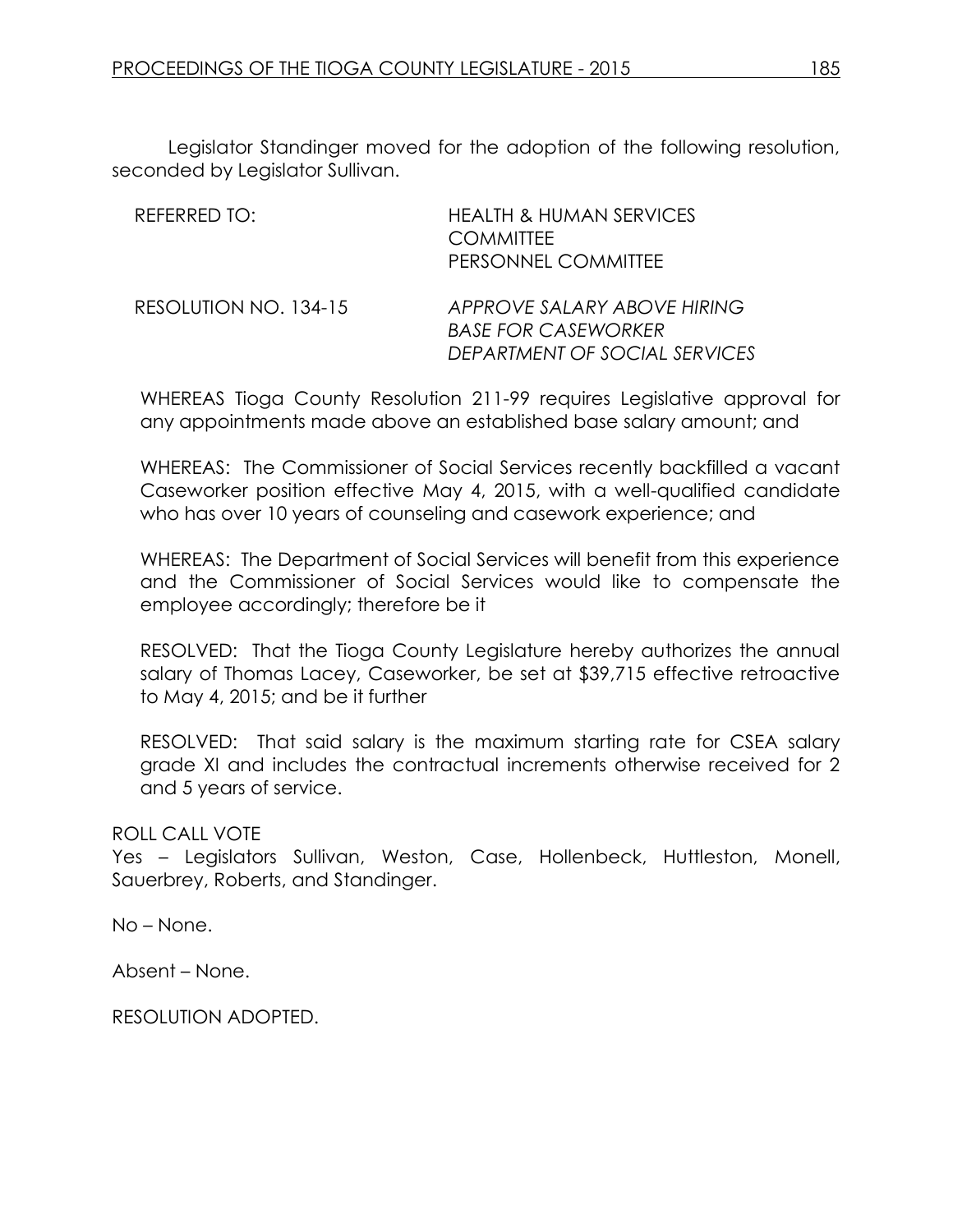Legislator Sullivan moved for the adoption of the following resolution, seconded by Legislator Roberts.

| REFERRED TO:          | PERSONNEL COMMITTEE<br><b>PUBLIC WORKS COMMITTEE</b>                       |
|-----------------------|----------------------------------------------------------------------------|
| RESOLUTION NO. 135-15 | AUTHORIZE APPOINTMENT OF COMMISSIONER OF<br>PUBLIC WORKS<br>(PUBLIC WORKS) |

WHEREAS: The Commissioner of Public Works position became vacant as of March 23, 2015; and

WHEREAS: Resolution 109-15 authorized the appointment of Gary Hammond as the interim Commissioner until a permanent appointment was made; and

WHEREAS: The recruitment process for said position has concluded and the interview committee has determined the most appropriate candidate to appoint; therefore be it

RESOLVED: That Gary Hammond is hereby appointed Commissioner of Public Works effective May 13, 2015, at an annual salary of \$86,071, and will serve a one-year probationary period; and be it further

RESOLVED: That upon successful completion of said probationary period, Mr. Hammond will be eligible for appointment to a four-year year term as Commissioner of Public Works.

# ROLL CALL VOTE

Yes – Legislators Sullivan, Weston, Case, Hollenbeck, Huttleston, Monell, Sauerbrey, Roberts, and Standinger.

No – None.

Absent – None.

RESOLUTION ADOPTED.

Legislator Huttleston made a motion to have the following late-filed resolution considered, seconded by Legislator Case and carried.

Legislator Huttleston moved for the adoption of the following resolution, seconded by Legislator Sullivan.